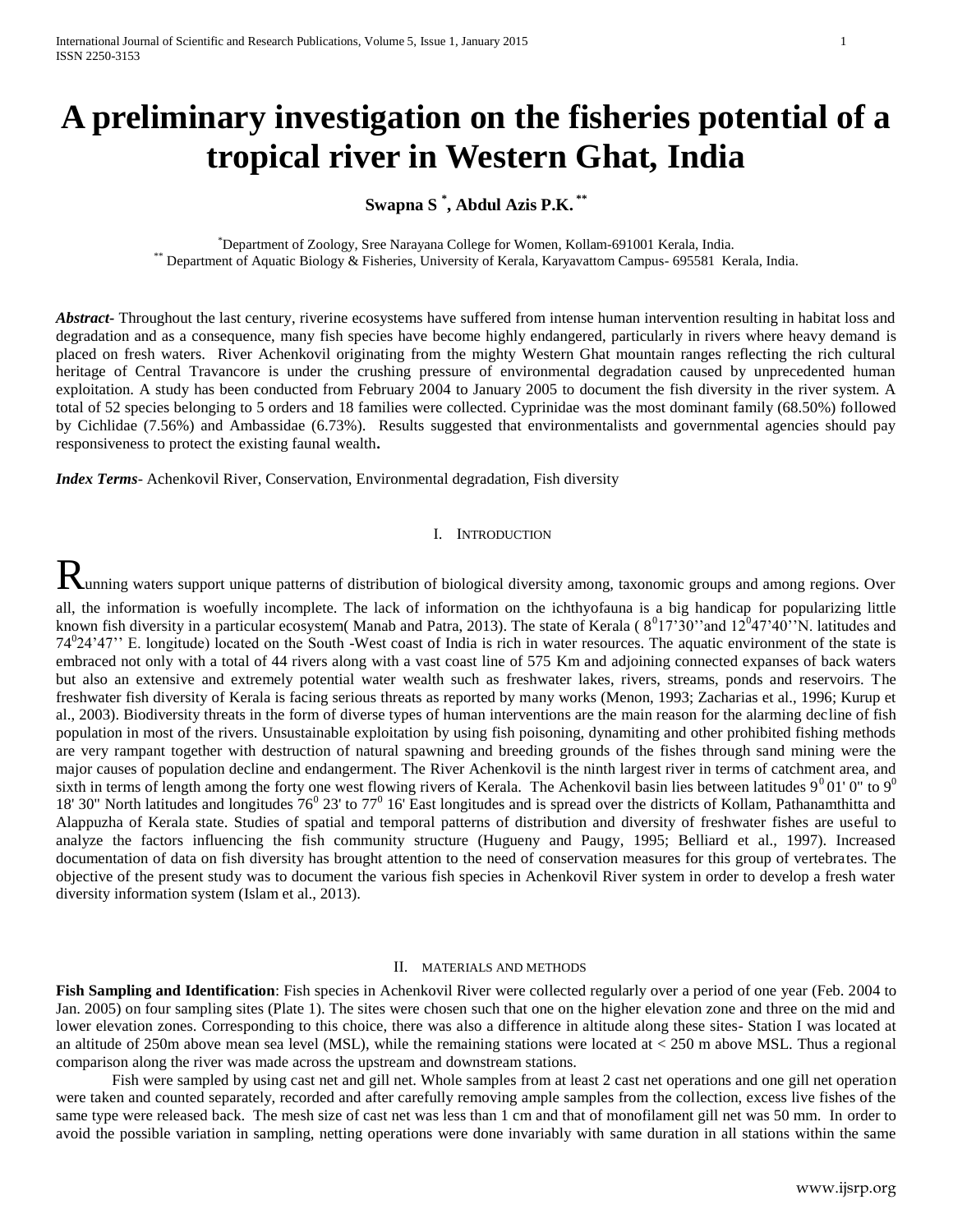day. Catches from the two types of gear were combined and preserved in (4% formaldehyde solution) plastic bottles. Identifications done were based on keys for fishes of the Indian subcontinent (Talwar and Jhingran, 1991; Jayaram, 1999; Kapoor et al., 2002). The number of species and number of individuals in each species from each station were recorded and expressed as mean number obtained per netting. The occurrence and the relative abundance of various fish species at different stations of the river were assessed from monthly collections.

#### III. RESULT AND DISCUSSION

The fish population in Achenkovil River system was composed of 18 families comprising Clupeidae, Cyprinidae, Balitoridae, Cobitidae, Bagridae, Siluridae, Sisoridae, Hemiramphidae, Belonidae,Gobiidae, Ambassidae, Gerreidae, Nandidae,Cichlidae,Aplocheilidae, Anabantidae, Channidae and Mastacembelidae(Table 1 and Fig.1). Cyprinidae was the most dominant family which comprised 68.50% of the total fish fauna followed by Cichlidae (7.56%) and Ambassidae (6.73%). Other dominant groups were Bagridae (4.70%), Balitoridae (1.95%), Nandidae (1.81%) and Belonidae (1.56%). Monthly distributional pattern of the percentage composition of fish species at the four stations in the river system are given in Tables 2-5. In general, the fish species density was higher at Stations III and IV of the river system compared to other stations. The annual mean value showed that the maximum density of fish fauna was observed at Station III (37.73%) and minimum at Station I (14.52%). The percentage composition of the fish species varied from 45.98 in September to 2.55 in April at Station I and at Station II, it varied from 63.88 in October to 0.94 in July. At Stations III and IV, it varied from 46.40 in August to 0.68 in April and 47.71 in September to 1.25 in June respectively. The present study provide ample data regarding the hitherto little known aspect of fish diversity in the river system which is essential to maintain ecological/ nutritional and socioeconomic equilibrium in the river basin (Lakra, 2010).

#### IV. CONCLUSION

The present study concluded that River Achenkovil was one of the richest rivers in Kerala in terms of fish diversity. However indiscriminate extraction of river sand as well as flood plain clay for constructional and building activities is rampant along the river basin. Habitat destruction was a major threat to the fishes in the river system. Alteration of physical habitat is the most significant threat to biodiversity and ecosystem function in the majority of human impacted river systems (Allan& Castillo, 2007; Zeni & Casatti, 2014). The removal of bank side and instream branches/ vegetation was widespread along the river basin and this would resulted an in stream habitat alternation, increased illumination, elevated water temperature and the loss of habitat for many terrestrial organisms (eg. insects) which were important allochthonous food items for fishes(Ferreira et al., 2012). Livestock grazing was another major threat. Excessive stream side grazing and trampling activities by live stock will reduce or eliminate stream bank vegetation. Stream banks became destabilized causing slumping of soils into the stream bed and increased silt loading into the system and stream channels became wider and shallower. In order to protect the existing faunal wealth management measures aimed at conserving fresh water fishes should be a part of fisheries policies of the Government and to save some of the critically endangered species from wiping out the region brood stock maintenance centre and hatcheries should be established ( Mahapatra, 2003).

#### **REFERENCES**

- [1] Allan, J.D. and Castillo, M.M.(2007). Stream Ecology: Structure and function of running waters. Springer, Dordrecht.
- [2] Belliard, J. P., Boet, P. and Tales, E. (1997). Regional and Longitudinal patterns of fish community structure in the Seine River Basin, France. Env. Biol. Fish. 50 : 133-147.
- [3] Ferreira, A., Paula, F.R., Ferraz,S.F.B., Gerhard, P., Kashiwachi, E.A.L., Cyrino,J.E.and Martinelli, L.A. (2012). Riparian coverage affects diets of Characids in Neotropical Streams. Ecology of Freshwater Fish. 21: 12-22.
- [4] Hugueny, B. and Paugy, D. (1995). Unsaturated fish communities in African Rivers. Amer. Nat. 146: 162-169.
- [5] Islam, M.R., Das,B., Baruah,D.,Biswas,S.,Gupta, A. (2013).Fish diversity and Fishing gears used in the Kulsi River of Assam, India. Annals of Biological Research. 4(1): 289-293.
- [6] Jayaram, K.C. (1999). The Freshwater Fishes of the Indian region. Narendra Publishing House. New Delhi. 509 pp.
- [7] Kapoor, D., Dayal, R. and Ponnaih, A. G. (2002). Fish biodiversity in India. National Bureau of Fish Genetic Resources, Lucknow, India.
- [8] Kurup, B.M., Radhakrishnan, K.V. and Manoj Kumar, T.G. (2003). Biodiversity status of fishes inhabiting the Rivers of Kerala (S.India) with special reference to Endemism, Threats and Conservation measures. In: Proceedings of LARS 2. 2nd large rivers symposium, (Wellcome, R.L. and Petr, T. eds.), Phnom Penh. 11th to 14 th February 2003, 163-182.
- [9] Lakra, WS ( 2010). Fish Biodiversity of Uttar Pradesh : Issues of livelihood security, threats and conservation. National Conference on Biodiversity, Development, and Poverty Alleviation. Uttar Pradesh Biodiversity board , India.pp. 40-45.
- [10] Mahapatra, D.K.(2003). Resent status of fisheries of Hirakud Reservoir , Orissa. The fishing Chimes. 22(10&11 ): 76-79.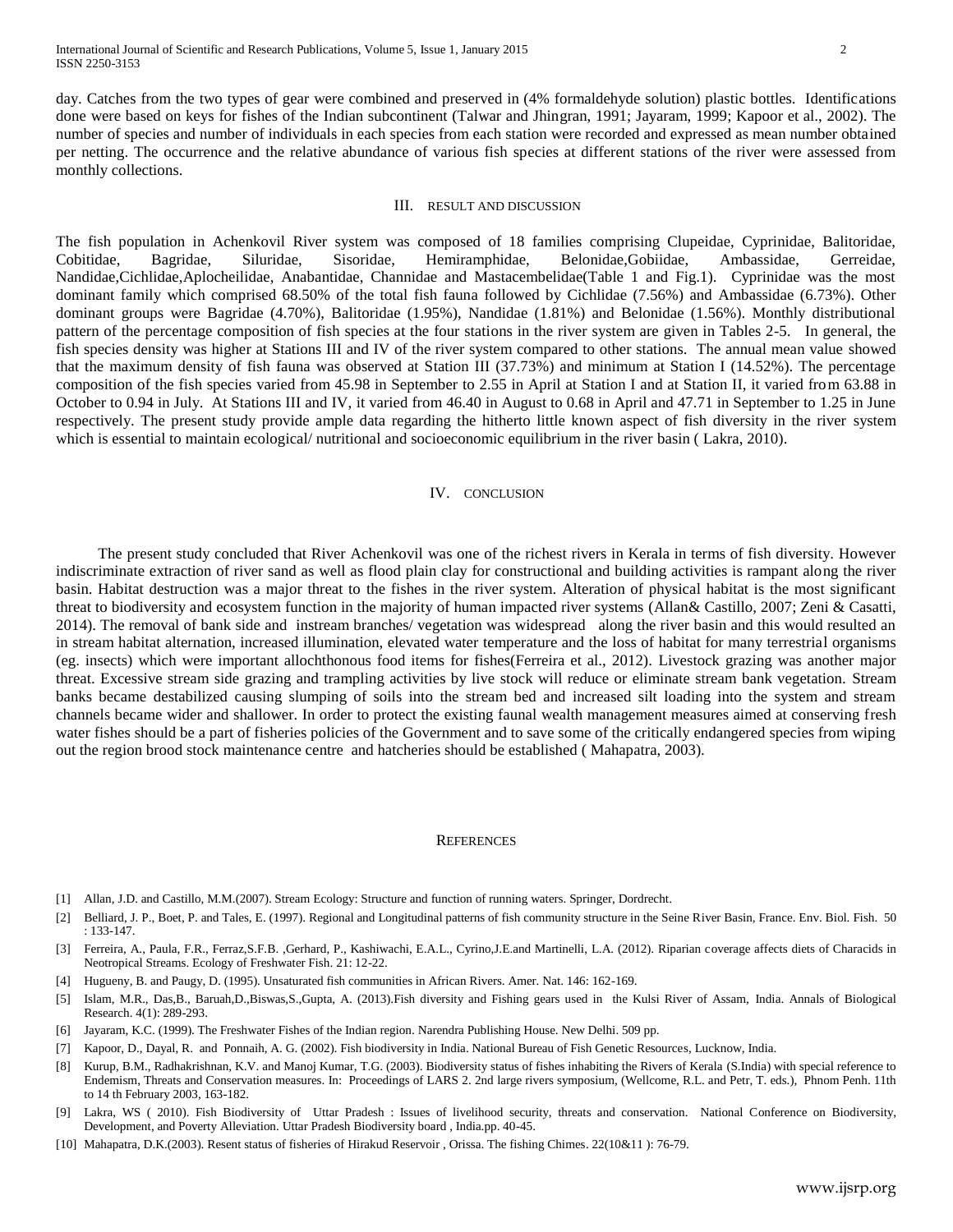[11] Manab, K.S. and Patra, B.C.( 2013). Present status of Ichthyo faunal Diversity of Damodar River at Burdwan District, West Bengal, India. IJSRP. 3(6): 1-11.

[12] Menon, A.G.K. (1993). Rare and endangered fishes of Malabar. Seminar on the conservation of endangered fauna of Malabar. Paper I, Abstracts, Page I.

[13] Talwar, P.K. and Jhingran, A.G. (1991). Inland fishes of India and adjacent countries. Oxford and IBH Publishing Co., New Delhi.

[14] Zacharias, V.J., Bharadwaj, A.K. and Jacob,P.C. (1996). Fish fauna of Periyar Tiger Reserve. J. Bom. Nat. Hist. Soc. 93 (1) : 39-43.

[15] Zeni, J.O and Casatti, L.(2014). The influence of habitat homogenization on the trophic structure of fish fauna in tropical streams. Hydrobiologia. 726: 259-270.

### **AUTHORS**

**First Author** – Swapna S, Assistant Professor, Department of Zoology, Sree Narayana College for Women, Kollam-691001, Kerala, India . email: drsswapna@gmail.com

**Second Author** – Abdul Azis P.K., Former Professor, Department of Aquatic Biology & Fisheries, University of Kerala, Karyavattom Campus- 695581 Kerala, India

**Correspondence Author – Swapna S** email: [drsswapna@gmail.com](mailto:drsswapna@gmail.com) Tel: +919400287764.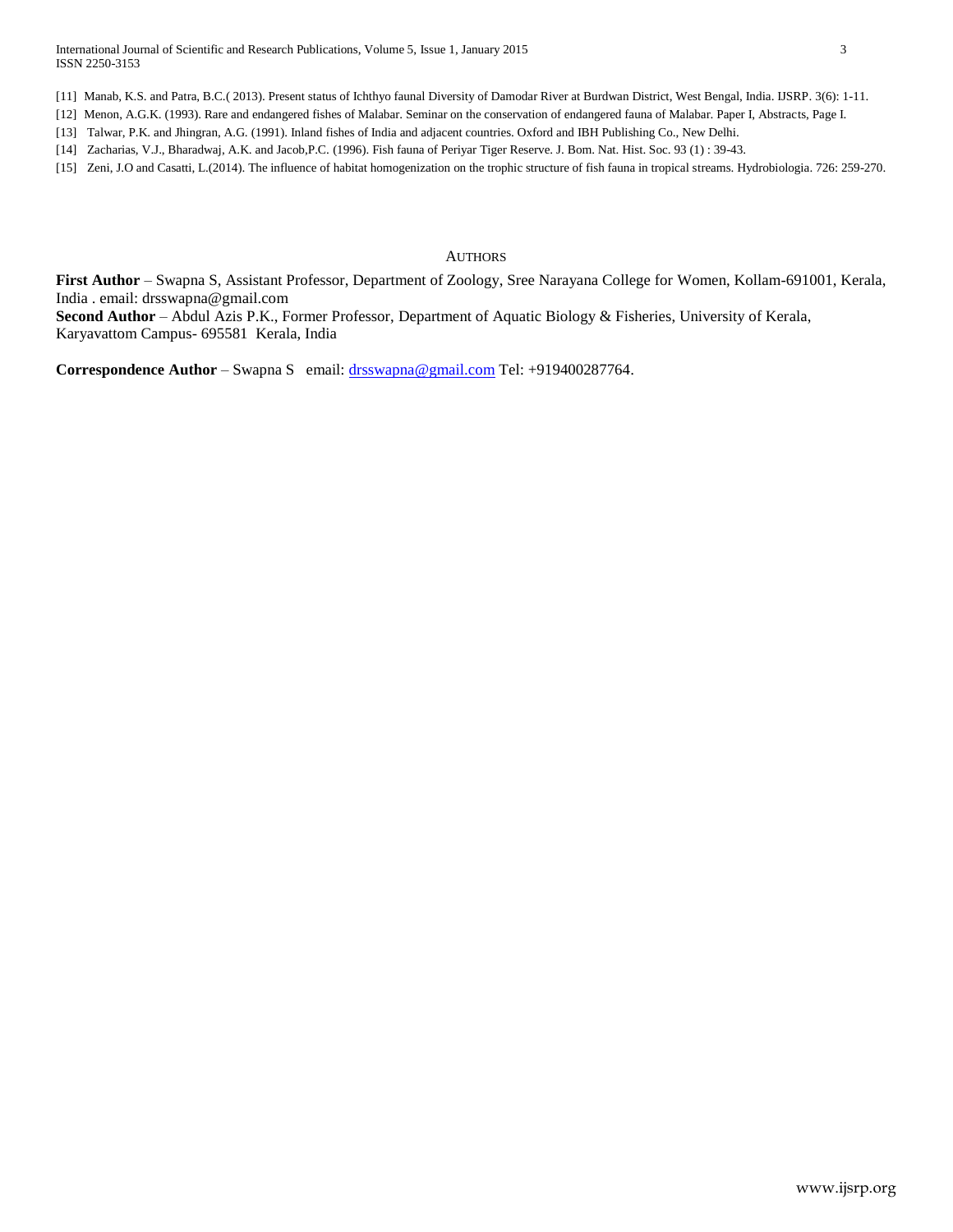

Plate 1 Study sites selected in the Achenkovil River

Station I: Thura:- Located amidst in Western Ghat reserve forest a pristine area with no to little human disturbance



Station II: Konni:- Located in midland region, facing wide range of human disturbances such as sand mining, sewage disposal etc.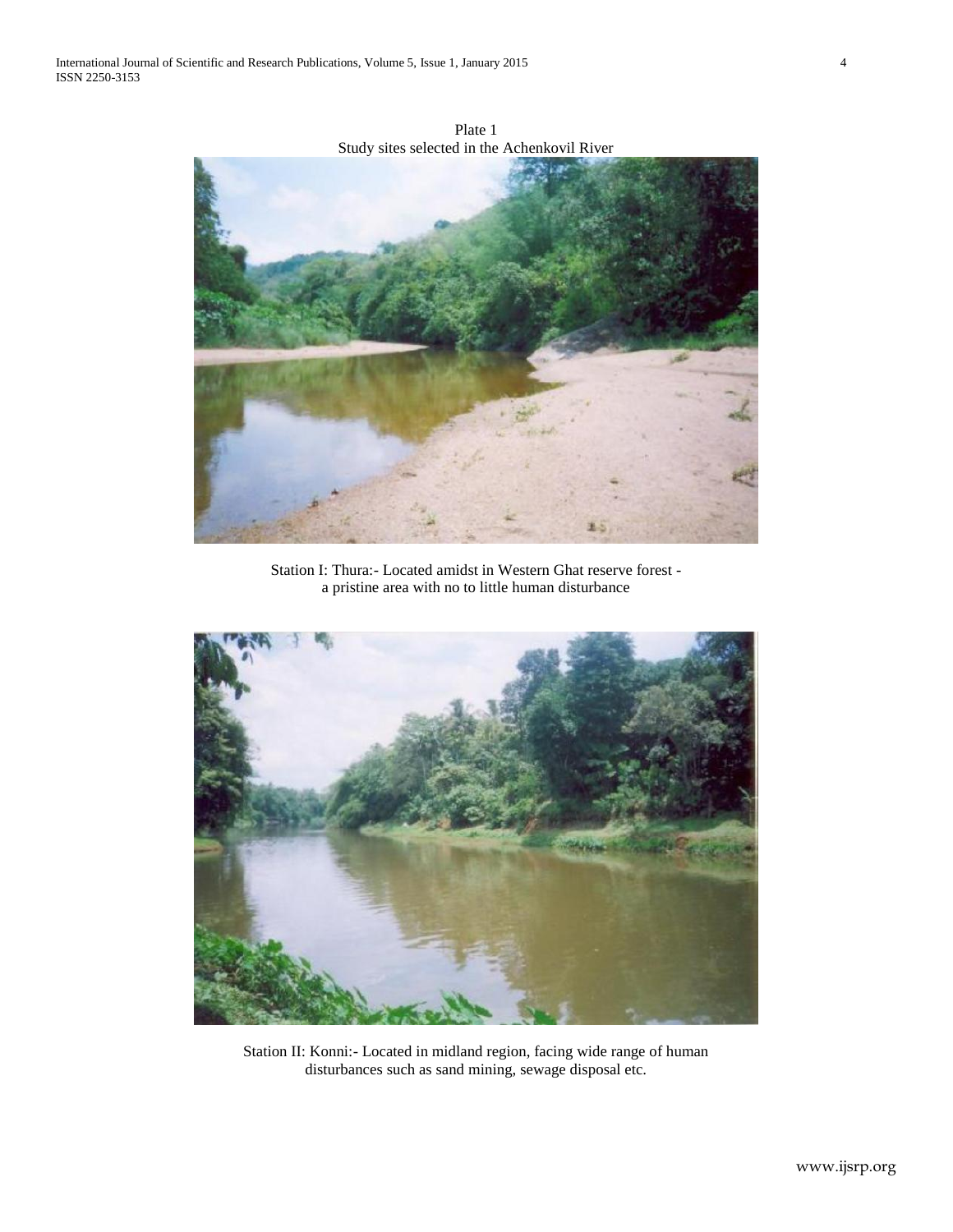

Station III: Pandalam:- Located in midland region, facing serious threats of sand mining



Station IV: Payipad :- Widest and deepest part of the river, flooding and salt water intrusion constitute the important components influencing the ecology of the region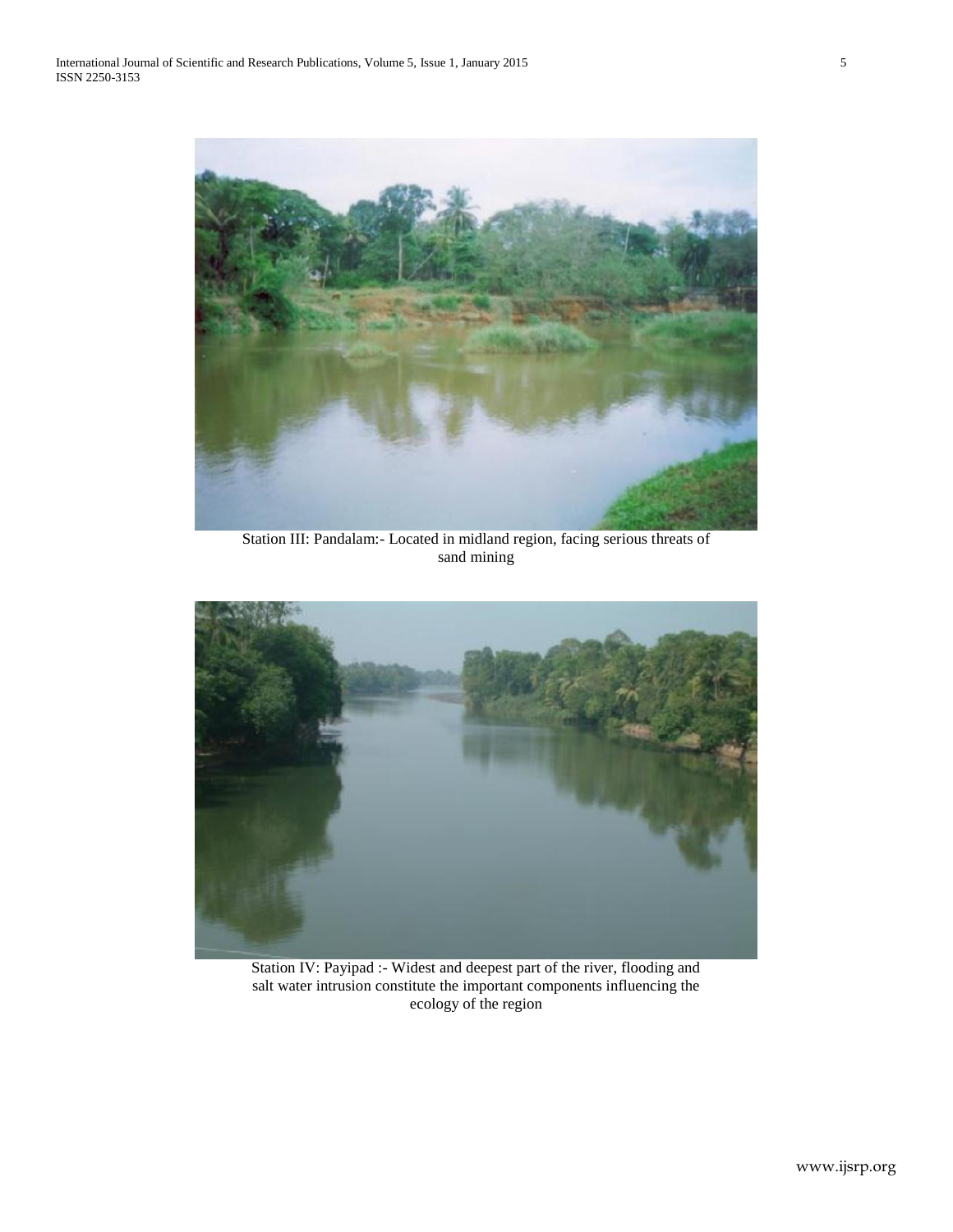Table 1: Taxonomy, habitat, status and distribution of fish fauna from the Achenkovil River

| Order/family                | Sl.             | Species                                       | Habitat                   | Status per             |                          | <b>Stations</b>          |                          |                          |
|-----------------------------|-----------------|-----------------------------------------------|---------------------------|------------------------|--------------------------|--------------------------|--------------------------|--------------------------|
|                             | No.             |                                               |                           | <b>IUCN</b>            |                          | $\mathbf{I}$             | III                      | IV                       |
| <b>Order: Clupeiformes</b>  |                 |                                               |                           |                        |                          |                          |                          |                          |
| Family: Clupeidae           |                 | Dayella malabarica (Day)                      | $\boldsymbol{\mathrm{F}}$ | CR                     | $\blacksquare$           | $+$                      | $+$                      | $+$                      |
| <b>Order: Cypriniformes</b> |                 |                                               |                           |                        |                          |                          |                          |                          |
| Family: Cyprinidae          | 2               | Amblypharyngodon melettinus (Valenciennes)    | $\mathbf F$               | LRlc                   | $^{+}$                   | $\boldsymbol{+}$         |                          | $^{+}$                   |
|                             | 3               | Amblypharyngodon microlepis (Bleeker)         | $\mathbf F$               | LRnt                   | $+$                      | $\qquad \qquad +$        | $\boldsymbol{+}$         | $+$                      |
|                             | $\overline{4}$  | Barilius bakeri (Day)                         | $\mathbf F$               | LRnt                   | $+$                      | $+$                      | $+$                      | $+$                      |
|                             | 5               | <b>Barilius gatensis</b> (Valenciennes)       | ${\bf F}$                 | LRlc                   | $+$                      | $+$                      | $\boldsymbol{+}$         |                          |
|                             | 6               | Catla catla (Hamilton-Buchanan)               | $\mathbf{F}$              | $\overline{\text{VU}}$ | $\overline{\phantom{a}}$ | $+$                      | $+$                      | $\overline{\phantom{a}}$ |
|                             | $\overline{7}$  | Cyprinus carpio (Linnaeus)                    | ${\bf F}$                 | LRlc                   | $\overline{a}$           | $+$                      | $+$                      |                          |
|                             | 8               | Danio malabaricus (Jerdon)                    | $\mathbf F$               | LRlc                   | $+$                      | $+$                      | $+$                      | $+$                      |
|                             | 9               | Garra mullya (Sykes)                          | ${\bf F}$                 | LRlc                   | $+$                      | $\! +$                   | $+$                      | $+$                      |
|                             | $\overline{10}$ | Gonoproktopterus dubius (Day)                 | $\overline{F}$            | EN                     | $\blacksquare$           | $+$                      | $+$                      | $\sim$                   |
|                             | 11              | Labeo dussumieri (Valenciennes)               | $\mathbf{F}$              | EN                     | $\blacksquare$           | $+$                      | $+$                      | $\blacksquare$           |
|                             | 12              | Labeo rohita (Hamilton-Buchanan)              | ${\bf F}$                 | LRlc                   | $\overline{a}$           | $\overline{\phantom{a}}$ | $+$                      | $+$                      |
|                             | 13              | Osteobrama bakeri (Day)                       | $\overline{F}$            | EN                     | $\overline{a}$           | $\overline{a}$           | $+$                      |                          |
|                             | 14              | Parluciosoma daniconius (Hamilton - Buchanan) | $\mathbf{F}$              | LRlc                   | $+$                      | $+$                      | $+$                      | $+$                      |
|                             | 15              | Puntius amphibius (Valenciennes)              | $\mathbf{F}$              | LRlc                   | $+$                      | $+$                      | $+$                      | $+$                      |
|                             | 16              | <b>Puntius chola</b> (Hamilton - Buchanan)    | $\mathbf{F}$              | VU                     | $\blacksquare$           | $\blacksquare$           | $+$                      | $+$                      |
|                             | 17              | Puntius denisonii (Day)                       | ${\bf F}$                 | EN                     | $+$                      | $\blacksquare$           | $+$                      | $+$                      |
|                             | 18              | <b>Puntius fasciatus (Day)</b>                | ${\bf F}$                 | LRlc                   | $+$                      | $+$                      | $+$                      | $+$                      |
|                             | 19              | <b>Puntius filamentosus (Valenciennes)</b>    | $\mathbf{F}$              | LRlc                   | $+$                      | $+$                      | $+$                      | $\boldsymbol{+}$         |
|                             | 20              | Puntius jerdoni (Day)                         | $\overline{F}$            | $\overline{\text{VU}}$ | $\overline{a}$           | $+$                      | $\overline{a}$           | $\sim$                   |
|                             | $\overline{21}$ | Puntius sarana subnasutus (Valenciennes)      | $\overline{F}$            | VU                     | $\sim$                   | $\! +$                   | $\overline{\phantom{a}}$ | $+$                      |
|                             | $\overline{22}$ | Salmostoma boopis (Day)                       | F                         | LRlc                   | $+$                      | $+$                      | $^{+}$                   | $+$                      |
| Family : Balitoridae        | $\overline{23}$ | Balitora brucei (Gray)                        | $\overline{F}$            | $\overline{DD}$        | $+$                      | $+$                      | $\blacksquare$           | $\sim$                   |
|                             | $\overline{24}$ | Nemacheilus guentheri (Day)                   | $\overline{F}$            | VU                     | $+$                      | $+$                      | $+$                      |                          |
|                             | $\overline{25}$ | Nemacheilus triangularis (Day)                | ${\bf F}$                 | LRnt                   | $+$                      | $\overline{a}$           | $\overline{a}$           | $+$                      |
| Family: Cobitidae           | 26              | Lepidocephalus thermalis (Valenciennes)       | $\overline{F}$            | LRIc                   | $+$                      | $\overline{\phantom{a}}$ | $\overline{a}$           |                          |
| Order: Siluriformes         |                 |                                               |                           |                        |                          |                          |                          |                          |
| Family: Bagridae            | 27              | Horabagrus brachysoma (Gunther)               | FE                        | ${\rm EN}$             | $\overline{\phantom{a}}$ | $\overline{\phantom{a}}$ | $\overline{a}$           | $^{+}$                   |
|                             | $\overline{28}$ | Mystus gulio (Hamilton - Buchanan)            | <b>FE</b>                 | LRlc                   | $\blacksquare$           | $+$                      | $+$                      | $\blacksquare$           |
|                             | $\overline{29}$ | <b>Mystus keletius (Valenciennes)</b>         | $\overline{F}$            | $\overline{DD}$        | $\overline{\phantom{a}}$ | $\blacksquare$           | $+$                      | $^{+}$                   |
|                             | $\overline{30}$ | Mystus malabaricus (Jerdon)                   | $\overline{\mathrm{F}}$   | EN                     | $+$                      | $+$                      |                          | $+$                      |
|                             | $\overline{31}$ | Mystus menoda (Hamilton - Buchanan)           | $\overline{F}$            | $\overline{DD}$        | $\overline{a}$           | $+$                      | $\overline{a}$           | $\overline{\phantom{a}}$ |
|                             | 32              | Mystus oculatus (Valenciennes)                | FE                        | EN                     | $+$                      | $\blacksquare$           | $+$                      | $+$                      |
| Family: Siluridae           | $\overline{33}$ | <b>Ompok bimaculatus</b> (Bloch)              | $\overline{F}$            | VU                     | $\mathbf{r}$             | $\equiv$                 | $+$                      | $+$                      |
|                             | $\overline{34}$ | <b>Ompok malabarius</b> (Valenciennes)        | $\overline{F}$            | CR                     | $\overline{a}$           | $\sim$                   | $+$                      | $+$                      |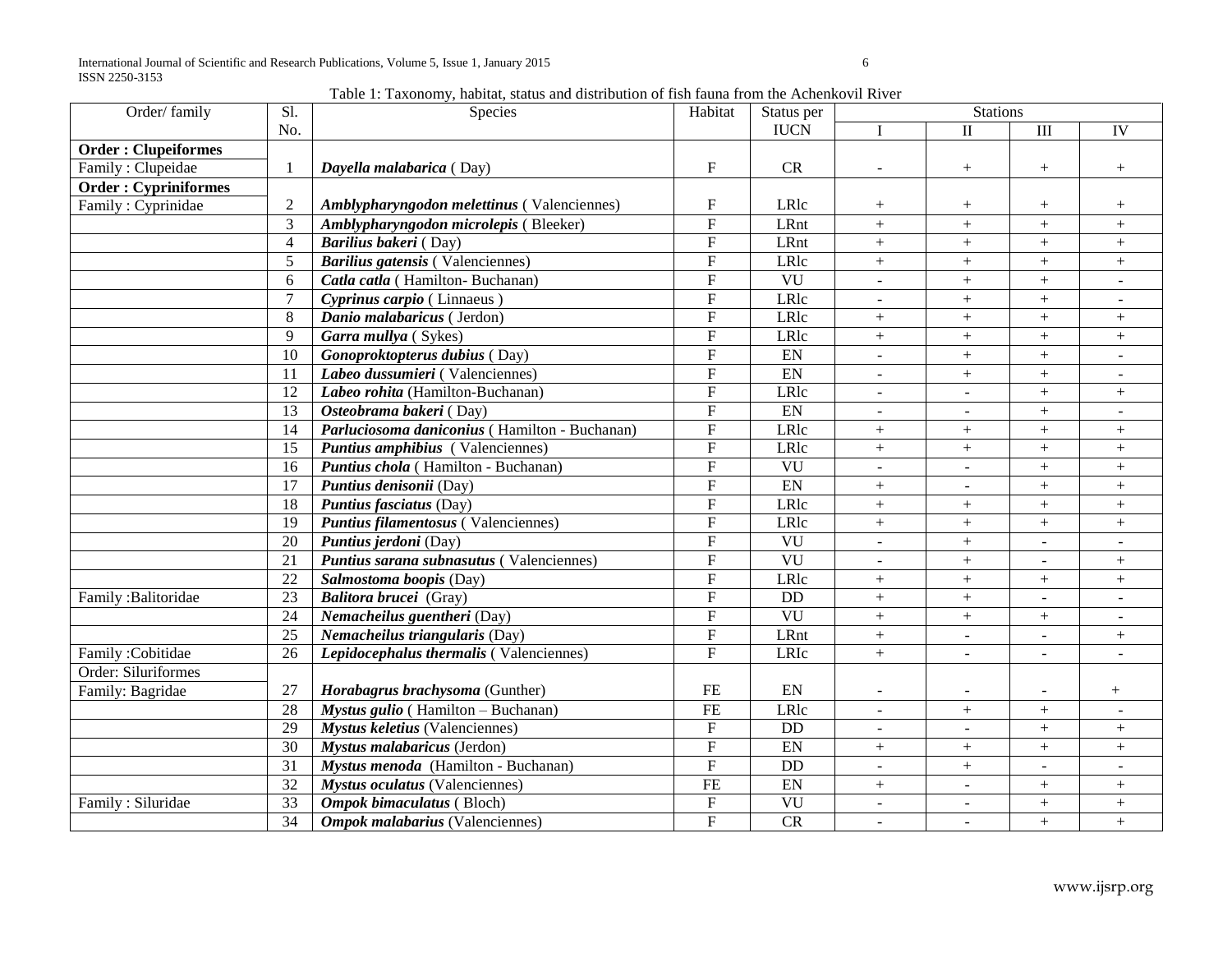International Journal of Scientific and Research Publications, Volume 5, Issue 1, January 2015 7 ISSN 2250-3153

| Family: Sisoridae                                            | 35 | Glyptothorax housei (Herre)                             | F          | EN        | $^{+}$                                | $\overline{\phantom{a}}$ | $\overline{\phantom{a}}$ |     |
|--------------------------------------------------------------|----|---------------------------------------------------------|------------|-----------|---------------------------------------|--------------------------|--------------------------|-----|
| Order:<br><b>Cyprinodontiformes</b><br>Family: Hemiramphidae | 36 | <i>Hyporhamphus limbatus</i> (Valenciennes)             | M          | <b>DD</b> |                                       |                          | $^{+}$                   |     |
| Family: Belonidae                                            | 37 | Xenentodon cancila (Hamilton - Buchanan)                | <b>FEM</b> | LRnt      | ۰                                     | $^{+}$                   | $^{+}$                   | $+$ |
| Family: Aplocheilidae                                        | 38 | <b>Aplocheilus lineatus</b> (Valenciennes)              | $F_{\rm}$  | LRlc      | $+$                                   | $^{+}$                   |                          | $+$ |
| <b>Order: Perciformes</b>                                    |    |                                                         |            |           |                                       |                          |                          |     |
| Family: Ambassidae                                           | 39 | Chanda nama (Hamilton - Buchanan)                       | <b>FE</b>  | LRlc      | ÷                                     | $^{+}$                   | $^{+}$                   | $+$ |
|                                                              | 40 | Parambassis thomassi (Day)                              | M          | LRlc      |                                       | $^{+}$                   | $^{+}$                   | $+$ |
| Family: Gerreidae                                            | 41 | Gerres filamentosus (Cuvier)                            | M          | LRlc      | $\overline{\phantom{a}}$              | $\overline{\phantom{a}}$ | $\overline{\phantom{a}}$ | $+$ |
| Family: Nandidae                                             | 42 | Nandus nandus (Hamilton - Buchanan)                     | $F_{\rm}$  | VU        |                                       |                          | $+$                      | $+$ |
|                                                              | 43 | Pristolepis marginata (Jerdon)                          | F          | VU        | $\overline{\phantom{a}}$              | $^{+}$                   | $^{+}$                   |     |
| Family: Cichlidae                                            | 44 | Etroplus maculatus (Bloch)                              | <b>FEM</b> | LRlc      | $+$                                   | $^{+}$                   | $^{+}$                   | $+$ |
|                                                              | 45 | Etroplus suratensis (Bloch)                             | <b>FEM</b> | LRIc      |                                       | $^{+}$                   | $^{+}$                   | $+$ |
|                                                              | 46 | Oreochromis mossambicus (Peters)                        | FE         | Intr      | ۰                                     | $\overline{\phantom{a}}$ |                          | $+$ |
| Family: Gobiidae                                             | 47 | Awaous gutum (Hamilton - Buchanan)                      | <b>FEM</b> | VU        | $\equiv$                              | $\equiv$                 | $\sim$                   | $+$ |
| Family: Anabantidae                                          | 48 | <b>Anabas testudineus</b> (Bloch)                       | F          | LRnt      | $^{+}$                                | $\overline{\phantom{a}}$ | $\overline{\phantom{a}}$ | $+$ |
| Family: Channidae                                            | 49 | Channa marulius (Hamilton - Buchanan)                   | F          | LRnt      | ۰                                     | ۰                        | $^{+}$                   | $+$ |
|                                                              | 50 | Channa punctatus (Bloch)                                | $F_{\rm}$  | LRnt      |                                       |                          | $^{+}$                   |     |
|                                                              | 51 | <i>Channa striatus</i> (Bloch)                          | F          | LRlc      | $\overline{\phantom{a}}$              | $\overline{\phantom{a}}$ | $^{+}$                   |     |
| Family: Mastacembelidae                                      | 52 | Mastacembelus armatus (Lecepede)                        | <b>FE</b>  | LRlc      |                                       | $\blacksquare$           |                          | $+$ |
|                                                              |    | LRlc-LowRisk least concern<br>F- Fresh water, M- Marine |            |           | D-Data Deficient + presence - absence |                          |                          |     |

FE- Freshwater -Estuarine EN- Endangered CR- Critically endangered<br>Freshwater- Estuarine-Marine VU-Vulnerable LRnt-Low Risk near threatened

FEM- Fresh water- Estuarine-Marine

Functional group assignation according to Talwar and Jhingran (1991)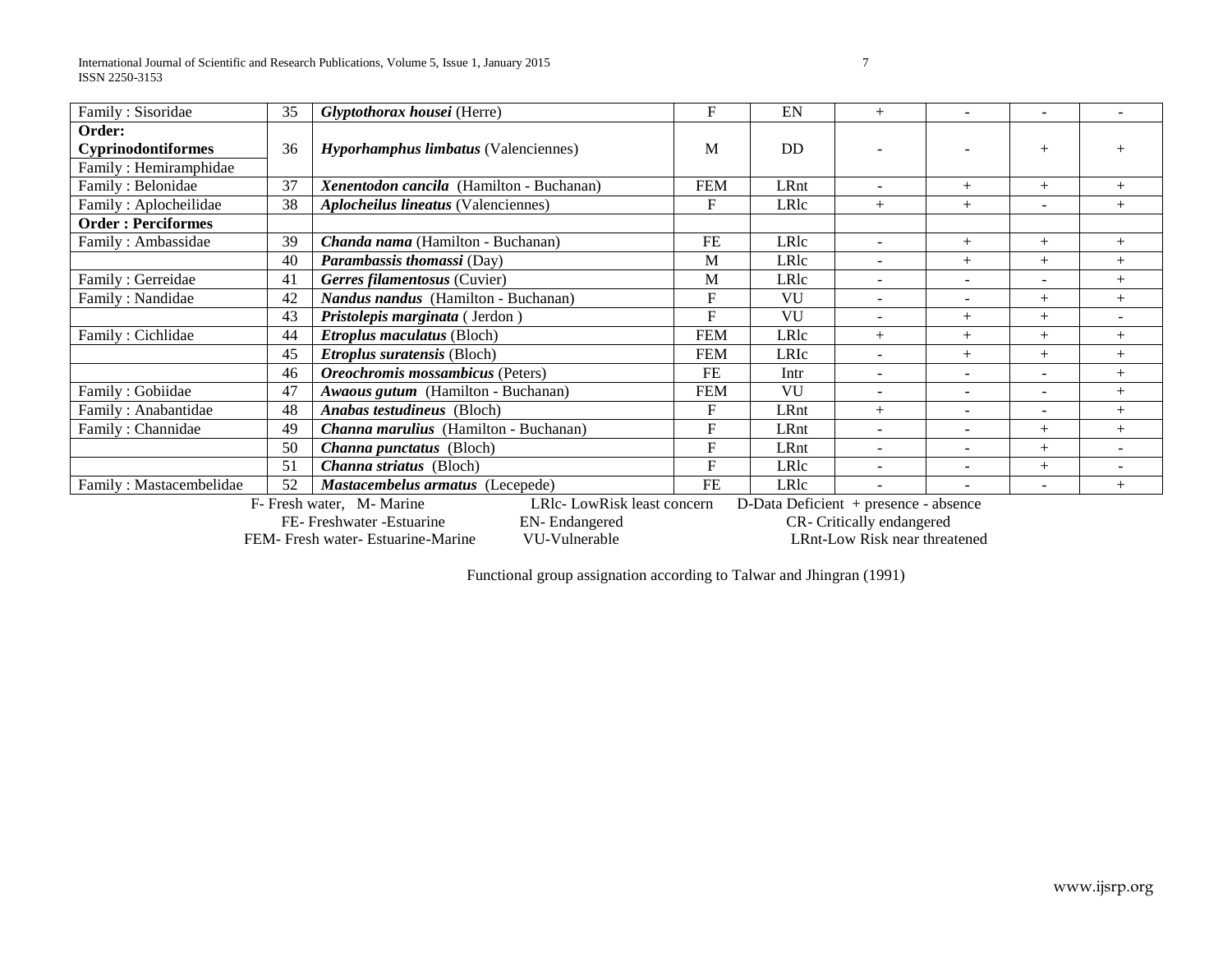

Figure. 1 : Overall percentage composition of various fish family in Achenkovil river system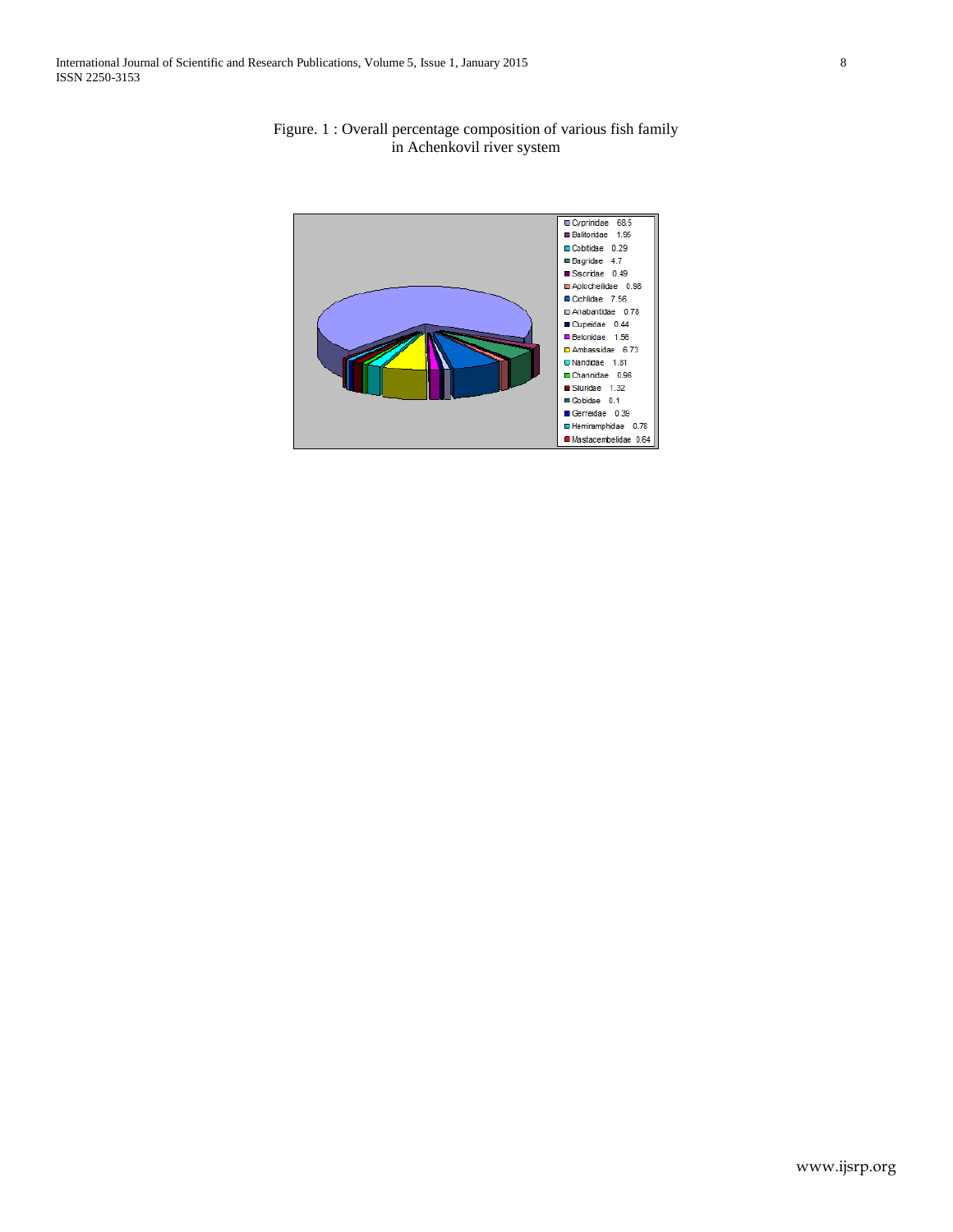Table 2 : Monthly variations in the percentage composition (mean no. /netting)of fish species at Station I

| No.            | <b>Species</b>              | Feb<br>04                    | Mar.                         | Apr.                         | May                          | Jun.                         | July                        | Aust.                        | <b>Sept</b>              | Oct.                         | Nov.                         | Dec.                         | Jan.<br>05               |
|----------------|-----------------------------|------------------------------|------------------------------|------------------------------|------------------------------|------------------------------|-----------------------------|------------------------------|--------------------------|------------------------------|------------------------------|------------------------------|--------------------------|
| 1              | Amblypharyngodon melettinus | 2.62                         |                              | 2.55                         |                              |                              | 4.14                        | $\qquad \qquad \blacksquare$ |                          |                              |                              |                              |                          |
| $\overline{2}$ | Amblypharyngodon microlepis | 2.62                         |                              | ÷,                           | 4.13                         | $\overline{a}$               |                             |                              |                          | L,                           |                              | Ĭ.                           |                          |
| 3              | Anabas testudineus          | $\overline{\phantom{a}}$     | $\overline{\phantom{a}}$     | ÷,                           | L.                           | 5.54                         |                             | L,                           | 8.31                     | $\overline{a}$               | ÷,                           | L,                           | 2.62                     |
| $\overline{4}$ | <b>Aplocheilus lineatus</b> | 2.62                         | 4.15                         | 2.55                         |                              | 22.32                        | $\overline{a}$              | 16.67                        | $\overline{a}$           | $\overline{a}$               | 2.92                         | L,                           | 10.32                    |
| $\sqrt{5}$     | Awaous gutum                | ÷                            | $\overline{\phantom{a}}$     | $\overline{\phantom{0}}$     | $\overline{a}$               | $\overline{a}$               | $\overline{a}$              | $\overline{a}$               |                          | $\overline{a}$               | $\overline{a}$               | $\overline{a}$               | $\overline{a}$           |
| 6              | <b>Balitora brucei</b>      | 2.62                         | ÷                            | 2.55                         | ÷,                           | L,                           |                             | ÷,                           | $\sim$                   | L,                           | ÷,                           | L,                           | $\overline{a}$           |
| $\tau$         | <b>Barilius</b> bakeri      | 10.56                        | $\overline{a}$               | 2.55                         | L.                           | $\overline{a}$               | 16.69                       | $\overline{a}$               | $\sim$                   | ÷                            | ÷,                           | 22.24                        | 36.98                    |
| 8              | <b>Barilius</b> gatensis    | 2.62                         | 8.29                         | 2.55                         | $\overline{\phantom{a}}$     | 5.54                         | $\overline{\phantom{a}}$    | 16.67                        | $\overline{\phantom{a}}$ | 20.0                         | ÷,                           | 2.76                         | $\overline{\phantom{a}}$ |
| 9              | Catla catla                 | $\overline{a}$               | $\overline{a}$               | $\overline{a}$               | $\overline{\phantom{a}}$     | $\overline{a}$               | ÷,                          | $\overline{a}$               | $\overline{a}$           |                              | $\overline{a}$               | ÷,                           | $\overline{\phantom{a}}$ |
| 10             | Chanda nama                 | $\frac{1}{2}$                | $\qquad \qquad \blacksquare$ | $\overline{\phantom{a}}$     | $\overline{a}$               | $\qquad \qquad \blacksquare$ | $\overline{\phantom{a}}$    | $\qquad \qquad \blacksquare$ | $\overline{\phantom{a}}$ | $\overline{a}$               | $\qquad \qquad \blacksquare$ | $\overline{a}$               | $\overline{\phantom{a}}$ |
| 11             | Channa marulius             | $\overline{a}$               | ÷.                           |                              |                              |                              |                             |                              |                          | $\overline{a}$               |                              | J.                           | ÷.                       |
| 12             | Channa punctatus            | $\overline{a}$               | ÷                            | $\overline{a}$               | ÷,                           | $\frac{1}{2}$                | ÷,                          | $\frac{1}{2}$                | $\sim$                   | $\overline{a}$               | ÷,                           | Ĭ.                           | $\overline{a}$           |
| 13             | Channa striatus             | ÷,                           | ÷,                           | $\overline{\phantom{a}}$     | L.                           | $\overline{a}$               | $\overline{\phantom{a}}$    | $\overline{a}$               | $\overline{\phantom{a}}$ | $\overline{a}$               | ÷,                           | $\overline{\phantom{a}}$     | $\overline{\phantom{a}}$ |
| 14             | Cyprinus carpio             | ÷                            | ÷                            | ÷,                           | ÷,                           | L,                           | ÷,                          | $\qquad \qquad \blacksquare$ |                          | $\overline{a}$               | ÷,                           | Ĭ.                           | L,                       |
| 15             | Danio malabaricus           | 2.62                         | 4.15                         | 7.74                         | $\overline{\phantom{a}}$     | 22.32                        | $\overline{\phantom{a}}$    | $\qquad \qquad \blacksquare$ | 9.14                     | $\overline{\phantom{a}}$     | 23.54                        | $\overline{a}$               | 10.56                    |
| 16             | Dayella malabarica          | $\overline{\phantom{a}}$     | $\overline{a}$               | $\overline{a}$               | $\overline{\phantom{a}}$     | $\overline{a}$               | $\overline{a}$              | $\qquad \qquad \blacksquare$ | $\sim$                   | $\overline{\phantom{a}}$     | L,                           | $\overline{\phantom{a}}$     |                          |
| 17             | <b>Etroplus maculatus</b>   | 2.62                         | 16.71                        | 5.11                         | 4.54                         | $\overline{a}$               | 12.55                       | $\frac{1}{2}$                | $\overline{\phantom{a}}$ | $\overline{a}$               | 2.92                         | 5.52                         | 2.62                     |
| 18             | <b>Etroplus</b> suratensis  | $\overline{a}$               | $\frac{1}{2}$                | $\overline{a}$               | $\overline{a}$               | $\overline{\phantom{a}}$     |                             | $\qquad \qquad -$            | $\overline{\phantom{a}}$ | $\qquad \qquad \blacksquare$ | $\overline{a}$               | $\overline{\phantom{a}}$     |                          |
| 19             | Garra mullya                | 10.56                        | ÷                            | 10.29                        | 27.51                        | $\overline{\phantom{a}}$     | 33.38                       | $\overline{\phantom{a}}$     | $\overline{a}$           | $\overline{a}$               | 2.92                         | 25.08                        | 15.87                    |
| 20             | Gerres filamentosus         | ÷                            | -                            | $\overline{\phantom{m}}$     | $\qquad \qquad \blacksquare$ | $\overline{\phantom{m}}$     | $\overline{\phantom{m}}$    | -                            | $\overline{\phantom{a}}$ | $\overline{\phantom{a}}$     | $\overline{\phantom{m}}$     |                              |                          |
| 21             | Glyptothorax housei         | 2.62                         | $\overline{a}$               | 5.11                         | $\overline{\phantom{a}}$     | 5.54                         | $\overline{\phantom{a}}$    | $\frac{1}{2}$                | 9.14                     | 20.0                         | $\frac{1}{2}$                | 11.12                        | $\overline{\phantom{a}}$ |
| 22             | Gonoproktopterus dubius     | L,                           |                              | L,                           | ÷,                           | $\overline{a}$               | $\overline{a}$              | $\overline{a}$               |                          |                              |                              |                              | $\overline{\phantom{a}}$ |
| 23             | Horabagrus brachysoma       | L,                           | L,                           | ÷,                           | ÷,                           | $\overline{a}$               | L,                          | L,                           | $\sim$                   | $\sim$                       | ÷,                           | ÷,                           | $\overline{a}$           |
| 24             | Hyporhamphus limbatus       | $\qquad \qquad \blacksquare$ | ÷,                           | $\overline{a}$               | $\overline{a}$               | L,                           | $\overline{a}$              | $\overline{a}$               |                          | $\overline{a}$               | L,                           | ÷,                           | $\overline{a}$           |
| 25             | Labeo dussumieri            | ÷                            | $\overline{a}$               | $\overline{a}$               | ä,                           | L,                           | $\overline{a}$              | $\overline{a}$               | $\overline{\phantom{a}}$ | $\overline{a}$               | $\overline{a}$               | $\overline{a}$               | $\overline{\phantom{a}}$ |
| 26             | Labeo rohita                | ÷,                           | $\overline{\phantom{a}}$     | ÷,                           | ä,                           | $\frac{1}{2}$                | $\overline{\phantom{a}}$    | $\overline{a}$               | $\overline{\phantom{a}}$ | L.                           | ÷,                           | ٠                            | $\overline{\phantom{a}}$ |
| 27             | Lepidocephalus thermalis    | 2.62                         | $\overline{\phantom{a}}$     | 5.11                         | 4.54                         | $\overline{a}$               | 4.14                        | $\overline{a}$               | $\sim$                   | $\overline{a}$               | ÷,                           | 2.76                         | $\overline{\phantom{a}}$ |
| 28             | Mastacembelus armatus       | ÷                            | ÷                            | ÷,                           | ä,                           | $\overline{a}$               | $\overline{\phantom{a}}$    | $\qquad \qquad \blacksquare$ | $\sim$                   | $\overline{a}$               | $\overline{a}$               | $\overline{\phantom{a}}$     | $\overline{\phantom{a}}$ |
| 29             | Mystus gulio                | ÷                            | $\overline{a}$               | $\overline{\phantom{a}}$     | $\overline{\phantom{a}}$     | $\qquad \qquad \blacksquare$ | $\overline{\phantom{a}}$    | $\qquad \qquad \blacksquare$ | $\overline{\phantom{a}}$ | $\overline{a}$               | $\overline{a}$               | $\overline{\phantom{a}}$     | $\overline{\phantom{a}}$ |
| 30             | Mystus keletius             | $\qquad \qquad \blacksquare$ | $\qquad \qquad \blacksquare$ | $\overline{a}$               | $\overline{a}$               | $\overline{a}$               | $\overline{\phantom{a}}$    | $\qquad \qquad \blacksquare$ | $\overline{\phantom{a}}$ |                              | $\qquad \qquad \blacksquare$ | $\overline{\phantom{a}}$     |                          |
| 31             | <b>Mystus malabaricus</b>   | 7.94                         | 4.15                         | 2.55                         | ÷,                           | 5.54                         | $\overline{a}$              | $\frac{1}{2}$                | $\overline{\phantom{a}}$ | 20.0                         | 2.92                         | $\overline{\phantom{a}}$     | 7.94                     |
| 32             | Mystus menoda               | ÷,                           |                              |                              | L.                           | $\overline{a}$               |                             | $\overline{a}$               |                          |                              |                              | J.                           |                          |
| 33             | <b>Mystus oculatus</b>      | 7.94                         | ÷,                           | 2.55                         | ÷,                           | $\frac{1}{2}$                | 4.14                        | $\frac{1}{2}$                | $\overline{\phantom{a}}$ | $\overline{a}$               | ÷,                           | ÷,                           | $\sim$                   |
| 34             | Nandus nandus               | $\overline{a}$               | ÷,                           | ÷,                           | $\overline{\phantom{a}}$     | $\overline{a}$               |                             | $\overline{a}$               | L,                       | $\overline{a}$               | ÷,                           | ÷,                           | $\sim$                   |
| 35             | Nemacheilus guentheri       | 2.62                         | $\overline{\phantom{a}}$     | 2.55                         | 4.54                         | 5.54                         | $\overline{\phantom{a}}$    | $\overline{a}$               | 9.14                     | $\overline{\phantom{0}}$     | $\overline{a}$               | $\overline{\phantom{a}}$     | $\overline{\phantom{a}}$ |
| 36             | Nemacheilus triangularis    | 13.17                        | $\overline{\phantom{a}}$     | 2.55                         | L.                           | 5.54                         | $\overline{\phantom{a}}$    | 16.67                        |                          | $\overline{a}$               | ÷.                           | 2.76                         | 2.62                     |
| 37             | <b>Ompok bimaculatus</b>    | $\qquad \qquad \blacksquare$ | -                            | $\overline{\phantom{a}}$     | ۰                            | $\overline{\phantom{a}}$     | $\overline{\phantom{a}}$    | -                            | $\overline{\phantom{a}}$ | $\overline{\phantom{a}}$     | $\qquad \qquad \blacksquare$ | $\overline{\phantom{a}}$     | $\overline{\phantom{a}}$ |
| 38             | Ompok malabarius            | $\overline{\phantom{a}}$     | $\blacksquare$               | $\overline{\phantom{a}}$     | $\blacksquare$               | $\overline{\phantom{a}}$     | $\overline{\phantom{a}}$    | $\overline{\phantom{a}}$     | $\overline{\phantom{a}}$ | $\overline{\phantom{a}}$     | $\overline{\phantom{a}}$     | $\overline{\phantom{a}}$     | $\overline{\phantom{a}}$ |
| 39             | Oreochromis mossambicus     | $\blacksquare$               | $\overline{\phantom{a}}$     | $\overline{\phantom{a}}$     | $\blacksquare$               | $\overline{\phantom{a}}$     | $\overline{\phantom{a}}$    | $\overline{\phantom{a}}$     | $\overline{\phantom{a}}$ | $\overline{\phantom{a}}$     | $\blacksquare$               | $\overline{\phantom{a}}$     | $\overline{\phantom{a}}$ |
| 40             | Osteobrama bakeri           | ÷                            | $\overline{\phantom{a}}$     | $\overline{\phantom{a}}$     | $\overline{\phantom{a}}$     | $\overline{\phantom{a}}$     | $\overline{\phantom{a}}$    | -                            | $\overline{\phantom{a}}$ | $\overline{\phantom{a}}$     | $\overline{\phantom{a}}$     | $\overline{\phantom{a}}$     | $\overline{\phantom{a}}$ |
| 41             | Parambassis thomassi        | $\overline{\phantom{a}}$     | $\overline{\phantom{a}}$     | $\overline{\phantom{m}}$     | $\equiv$                     | ۰                            | $\overline{\phantom{a}}$    | $\overline{\phantom{0}}$     | $\overline{\phantom{a}}$ | н,                           | $\frac{1}{2}$                | $\overline{\phantom{a}}$     | $\overline{\phantom{a}}$ |
| 42             | Parluciosoma daniconius     | 2.62                         | 4.15                         | 2.55                         | $\overline{\phantom{a}}$     | $\overline{\phantom{a}}$     | 8.28                        | 16.67                        | $\overline{\phantom{a}}$ | $\overline{\phantom{a}}$     | 20.62                        | 2.76                         | 2.62                     |
| 43             | Pristolepis marginata       | $\overline{\phantom{0}}$     | $\overline{\phantom{a}}$     | $\qquad \qquad \blacksquare$ | $\qquad \qquad \blacksquare$ | $\overline{\phantom{a}}$     | $\overline{\phantom{a}}$    |                              |                          | $\overline{\phantom{a}}$     | ÷                            | $\overline{\phantom{a}}$     | $\overline{\phantom{a}}$ |
| 44             | <b>Puntius amphibius</b>    | 2.62                         | 12.56                        | 5.11                         | 4.54                         | 11.07                        | ٠                           | 16.67                        | $\overline{\phantom{a}}$ | $\overline{\phantom{a}}$     | 11.77                        | 2.76                         | 2.62                     |
| 45             | Puntius chola               | $\overline{\phantom{m}}$     | $\overline{\phantom{m}}$     | $\overline{\phantom{m}}$     | $\frac{1}{2}$                | $\overline{\phantom{0}}$     | -                           | $\qquad \qquad \blacksquare$ | $\overline{\phantom{a}}$ | $\overline{\phantom{a}}$     | $\qquad \qquad \blacksquare$ | $\qquad \qquad \blacksquare$ | $\overline{\phantom{a}}$ |
| 46             | Puntius denisonii           | 2.62                         | 8.29                         | 2.55                         | 4.54                         | $\frac{1}{2}$                | ٠                           | $\overline{\phantom{a}}$     | 9.14                     | $\overline{\phantom{a}}$     | 2.92                         | $\overline{\phantom{a}}$     | $\overline{\phantom{a}}$ |
| 47             | <b>Puntius fasciatus</b>    | 7.94                         | 29.27                        | 28.33                        | 22.83                        | 11.07                        | 12.55                       | 16.67                        | 45.98                    | 20.0                         | 5.84                         | $\overline{\phantom{a}}$     | $\overline{\phantom{a}}$ |
| 48             | <b>Puntius filamentosus</b> | 5.24                         | 4.15                         | 2.55                         | 22.83                        | $\overline{\phantom{a}}$     | $\overline{\phantom{a}}$    | $\frac{1}{2}$                | 9.14                     | 20.0                         | 26.55                        | 11.12                        | 2.62                     |
| 49             | Puntius jerdoni             | $\blacksquare$               | $\overline{\phantom{a}}$     | $\overline{\phantom{a}}$     | ۰.                           | $\overline{\phantom{a}}$     | $\overline{\phantom{a}}$    | $\qquad \qquad \blacksquare$ |                          | $\overline{\phantom{a}}$     | $\overline{\phantom{a}}$     |                              | ٠                        |
| 50             | Puntius sarana subnasutus   | $\overline{\phantom{a}}$     |                              |                              | ۰.                           | $\overline{\phantom{a}}$     |                             | $\overline{\phantom{a}}$     |                          | $\overline{\phantom{a}}$     | $\overline{\phantom{a}}$     |                              |                          |
| 51             | Salmostoma boopis           | 2.62                         | 4.15                         | 2.55                         | ÷,                           | $\overline{\phantom{a}}$     | 4.14                        | $\overline{\phantom{a}}$     | $\overline{\phantom{a}}$ | $\overline{\phantom{a}}$     | $\overline{\phantom{a}}$     | 11.12                        | 2.62                     |
| 52             | Xenentodon cancila          | ä,                           | $\mathcal{L}^{\mathcal{A}}$  | ÷.                           | $\mathbb{L}$                 | $\overline{a}$               | $\mathcal{L}_{\mathcal{A}}$ | $\overline{a}$               | $\overline{a}$           | $\overline{a}$               | $\mathbb{L}$                 | $\overline{\phantom{a}}$     | $\mathcal{L}^{\pm}$      |
|                |                             |                              |                              |                              |                              |                              |                             |                              |                          |                              |                              |                              |                          |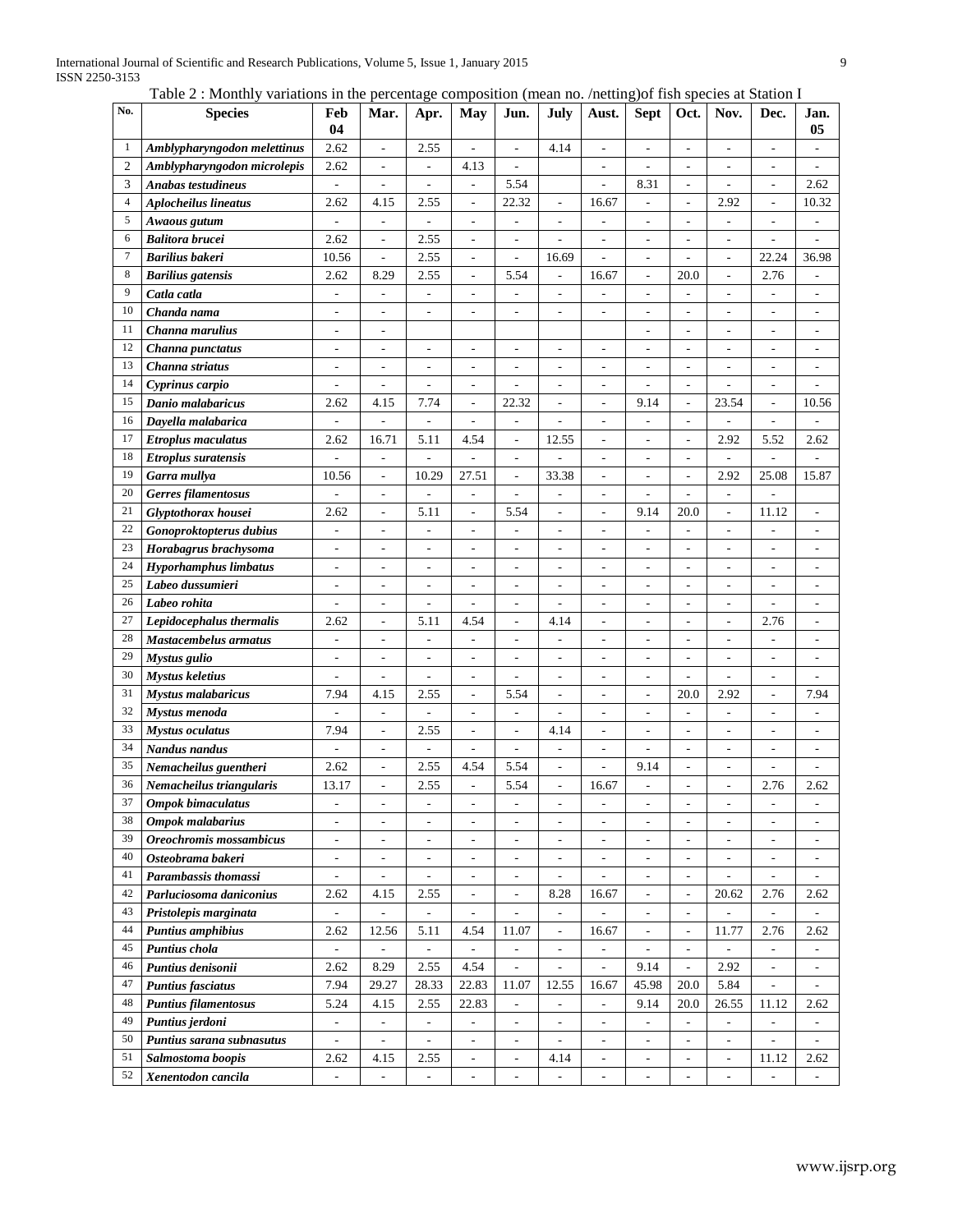Table3 : Monthly variations in the percentage composition (mean no. /netting)of fish species at Station II

| SL.            | <b>Species</b>               | Feb.                     | Mar.                     | Apr.                         | May                          | Jun.                         | July                         | Aust                     | <b>Sept</b>              | Oct.                     | Nov.                         | Dec.                     | Jan.                     |
|----------------|------------------------------|--------------------------|--------------------------|------------------------------|------------------------------|------------------------------|------------------------------|--------------------------|--------------------------|--------------------------|------------------------------|--------------------------|--------------------------|
| No.            |                              | 04                       |                          |                              |                              |                              |                              |                          |                          |                          |                              |                          | 05                       |
| 1              | Amblypharyngodon melettinus  | 12.54                    | 11.17                    | 10.96                        | 4.75                         | 18.13                        | L,                           | 58.94                    |                          | 63.88                    | ÷,                           | 2.43                     |                          |
| $\overline{2}$ | Amblypharyngodon microlepis  | 5.01                     | 1.84                     | 24.71                        | 14.39                        | $\overline{\phantom{a}}$     | 36.85                        | $\overline{\phantom{a}}$ | 29.48                    |                          | -                            | 14.71                    | 6.85                     |
| 3              | <b>Anabas testudineus</b>    | ÷,                       |                          | ÷,                           |                              | J.                           |                              | L,                       |                          |                          | L,                           |                          |                          |
| $\overline{4}$ | <b>Aplocheilus lineatus</b>  | 1.24                     | 1.84                     |                              | 4.75                         |                              | 0.94                         |                          |                          |                          |                              | 2.43                     |                          |
| 5              | Awaous gutum                 |                          | L,                       | L,                           | ÷,                           | $\overline{a}$               | ÷,                           | $\overline{a}$           |                          |                          | L,                           |                          |                          |
| 6              | <b>Balitora brucei</b>       | 1.24                     | 1.84                     |                              |                              | 9.07                         |                              |                          |                          |                          |                              | 2.43                     |                          |
| $\tau$         | <b>Barilius</b> bakeri       | 2.49                     | 1.84                     | 1.36                         | 4.75                         | $\overline{a}$               | $\overline{\phantom{a}}$     | 5.84                     | 5.86                     | ÷,                       | 4.52                         | $\overline{\phantom{a}}$ | $\overline{\phantom{a}}$ |
| 8              | <b>Barilius</b> gatensis     | 2.49                     | 5.59                     | ÷                            | 19.14                        | 9.07                         | 0.94                         | 5.84                     | 5.86                     | 1.44                     | 4.52                         | $\overline{a}$           | ÷                        |
| 9              | Catla catla                  | 1.24                     | 1.84                     | 1.36                         | 4.75                         | $\frac{1}{2}$                | ÷,                           | $\overline{\phantom{a}}$ | $\overline{a}$           | $\overline{a}$           | L,                           | 2.43                     | 2.26                     |
| 10             | Chanda nama                  | 1.24                     | 1.84                     | $\overline{\phantom{a}}$     | ÷,                           | $\overline{a}$               | ÷,                           | $\overline{a}$           | $\overline{a}$           | ÷,                       | L,                           | 2.43                     | 2.26                     |
| 11             | Channa marulius              | $\overline{\phantom{a}}$ | $\overline{a}$           | $\overline{a}$               | ÷,                           | $\overline{a}$               | $\overline{\phantom{a}}$     | $\overline{a}$           | $\overline{a}$           | $\overline{\phantom{a}}$ | ÷,                           | $\overline{a}$           |                          |
| 12             | Channa punctatus             | $\overline{\phantom{a}}$ | $\overline{\phantom{0}}$ | $\overline{\phantom{a}}$     | $\overline{a}$               | $\overline{\phantom{a}}$     | $\overline{\phantom{a}}$     | $\overline{\phantom{a}}$ | $\overline{\phantom{a}}$ | $\overline{\phantom{a}}$ | ÷,                           | $\overline{\phantom{0}}$ | $\overline{a}$           |
| 13             | Channa striatus              | $\overline{a}$           | $\overline{a}$           | L.                           | $\overline{a}$               | $\overline{a}$               | ÷,                           | $\overline{a}$           | $\overline{a}$           | L.                       | $\overline{a}$               | $\overline{a}$           |                          |
| 14             | Cyprinus carpio              | 1.24                     | 3.69                     | 2.72                         | 4.75                         | $\frac{1}{2}$                | L,                           | $\overline{a}$           | $\overline{a}$           | 2.88                     | L,                           | 4.85                     | 2.26                     |
| 15             | Danio malabaricus            | 2.49                     | 1.84                     | $\overline{\phantom{a}}$     | $\overline{a}$               | $\overline{\phantom{a}}$     | 0.94                         | 5.84                     | $\overline{a}$           | ÷,                       | L,                           | $\overline{a}$           |                          |
| 16             | Dayella malabarica           | 1.24                     | 1.84                     | ÷,                           | ÷,                           | $\overline{a}$               | 0.94                         | $\overline{a}$           | $\overline{a}$           | 1.44                     | 4.52                         | $\overline{a}$           | $\overline{a}$           |
| 17             | <b>Etroplus maculatus</b>    | 1.24                     | ÷,                       | 1.36                         | 4.75                         | $\overline{\phantom{a}}$     | $\overline{\phantom{a}}$     | $\overline{\phantom{a}}$ | $\overline{\phantom{a}}$ | ÷,                       | L,                           | 2.43                     | 2.26                     |
| 18             | Etroplus suratensis          | 1.24                     | 1.84                     | 1.36                         | 4.75                         | 9.07                         | 0.94                         | $\frac{1}{2}$            | $\overline{a}$           | ÷,                       | $\overline{a}$               | 2.43                     | 2.26                     |
| 19             | Garra mullya                 | 1.24                     | 1.84                     |                              | 4.75                         | $\overline{\phantom{a}}$     | $\overline{\phantom{a}}$     | $\overline{\phantom{a}}$ | $\overline{a}$           | 1.44                     | L,                           | 2.43                     | 2.26                     |
| 20             | Gerres filamentosus          | $\blacksquare$           | $\blacksquare$           | $\overline{\phantom{a}}$     | $\overline{\phantom{a}}$     | $\overline{a}$               | $\overline{\phantom{a}}$     | $\overline{a}$           | L,                       | L,                       | $\overline{a}$               | $\overline{\phantom{a}}$ | $\overline{a}$           |
| 21             | Glyptothorax housei          | $\overline{\phantom{a}}$ | $\overline{\phantom{a}}$ | $\overline{\phantom{a}}$     | $\overline{a}$               | $\overline{a}$               | $\overline{a}$               | $\overline{a}$           | $\overline{a}$           | $\overline{a}$           | $\qquad \qquad \blacksquare$ | $\overline{\phantom{a}}$ | $\overline{\phantom{a}}$ |
| 22             | Gonoproktopterus dubius      | 3.77                     | 7.43                     | 1.36                         | 4.75                         | 9.07                         | 0.94                         | $\overline{\phantom{a}}$ | $\overline{\phantom{a}}$ | 2.88                     | $\overline{a}$               | 2.43                     | $\overline{\phantom{a}}$ |
| 23             | Horabagrus brachysoma        | ÷,                       | $\overline{a}$           | L,                           | $\overline{a}$               | $\overline{a}$               | L,                           | L,                       | L,                       | L,                       | L,                           | L,                       | $\overline{a}$           |
| 24             | <b>Hyporhamphus limbatus</b> | $\overline{a}$           | L,                       | ÷,                           | ÷,                           | ÷,                           | $\overline{a}$               |                          |                          | ÷,                       | L,                           | $\overline{a}$           |                          |
| 25             | Labeo dussumieri             | 3.77                     | 1.84                     | L,                           | 4.75                         | ÷,                           | ÷,                           | 5.84                     | 5.86                     |                          | L,                           | 2.43                     | 2.26                     |
| 26             | Labeo rohita                 | $\overline{a}$           | L,                       | L,                           | ÷,                           | ÷,                           | ÷,                           | $\overline{a}$           |                          |                          | L,                           | L,                       |                          |
| 27             | Lepidocephalus thermalis     | $\overline{a}$           | $\overline{\phantom{0}}$ | ÷,                           | $\overline{a}$               | $\overline{a}$               | ÷,                           | $\overline{a}$           |                          | ÷,                       | ÷,                           | $\overline{\phantom{a}}$ | $\overline{\phantom{a}}$ |
| 28             | Mastacembelus armatus        | ÷,                       | L.                       | ÷                            | L,                           | $\overline{a}$               | ÷.                           | L,                       |                          | ÷.                       | J.                           | $\overline{a}$           |                          |
| 29             | Mystus gulio                 | 2.49                     | L.                       | 1.36                         | 4.75                         | $\overline{a}$               | 1.87                         | $\overline{\phantom{a}}$ | 5.86                     | $\overline{\phantom{a}}$ | 4.52                         | $\frac{1}{2}$            | 2.26                     |
| 30             | <b>Mystus keletius</b>       | ÷,                       | L.                       | ÷,                           | L,                           | $\overline{a}$               | ÷.                           | $\overline{\phantom{a}}$ |                          | $\overline{\phantom{a}}$ |                              | $\overline{a}$           |                          |
| 31             | <b>Mystus malabaricus</b>    | 1.24                     | 3.69                     | $\overline{a}$               |                              | $\overline{a}$               | 1.87                         | $\overline{\phantom{a}}$ | 11.72                    | $\overline{a}$           | 4.52                         | 2.43                     | 2.26                     |
| 32             | Mystus menoda                | 1.24                     | 1.84                     | $\overline{\phantom{a}}$     | 4.75                         | $\overline{\phantom{m}}$     | $\overline{\phantom{a}}$     | $\overline{\phantom{a}}$ |                          | $\overline{a}$           | ÷,                           | $\overline{\phantom{a}}$ | 2.26                     |
| 33             | Mystus oculatus              | $\overline{\phantom{a}}$ | ÷,                       | $\overline{a}$               | L,                           | $\overline{\phantom{a}}$     | $\overline{\phantom{a}}$     | $\frac{1}{2}$            | $\overline{a}$           | $\overline{a}$           | L,                           | $\overline{a}$           | $\overline{\phantom{a}}$ |
| 34             | Nandus nandus                | ÷,                       | L,                       | L,                           | L,                           | $\overline{a}$               | ÷,                           | L,                       | $\overline{a}$           |                          | L,                           | $\overline{a}$           |                          |
| 35             | Nemacheilus guentheri        | 1.24                     | 1.84                     | ÷,                           | 4.75                         | $\overline{a}$               | $\overline{\phantom{a}}$     | L,                       |                          |                          | L,                           | 2.43                     | 2.26                     |
| 36             | Nemacheilus triangularis     | L,                       | ÷,                       | L,                           |                              | L,                           |                              |                          |                          |                          |                              | $\overline{a}$           |                          |
| 37             | <b>Ompok bimaculatus</b>     | $\overline{\phantom{a}}$ | $\overline{a}$           | $\overline{\phantom{a}}$     | $\overline{a}$               | $\qquad \qquad \blacksquare$ | $\overline{\phantom{a}}$     |                          | $\overline{a}$           | $\overline{\phantom{a}}$ |                              | $\overline{\phantom{a}}$ | $\overline{\phantom{a}}$ |
| 38             | Ompok malabarius             | $\overline{\phantom{a}}$ | ÷,                       | ÷,                           | ÷,                           | $\blacksquare$               | ÷,                           | $\frac{1}{2}$            | $\overline{\phantom{a}}$ | $\overline{\phantom{a}}$ | ÷,                           | $\overline{\phantom{a}}$ | $\overline{\phantom{a}}$ |
| 39             | Oreochromis mossambicus      | $\blacksquare$           | $\overline{\phantom{a}}$ | $\overline{\phantom{a}}$     | $\overline{\phantom{a}}$     | $\overline{\phantom{a}}$     | $\qquad \qquad \blacksquare$ | $\overline{\phantom{a}}$ | $\overline{\phantom{a}}$ | $\blacksquare$           | $\overline{\phantom{0}}$     | $\overline{\phantom{a}}$ | $\overline{\phantom{a}}$ |
| 40             | Osteobrama bakeri            | $\overline{\phantom{a}}$ | $\blacksquare$           | $\overline{\phantom{a}}$     | $\overline{\phantom{a}}$     | $\overline{\phantom{a}}$     | $\blacksquare$               | $\blacksquare$           | $\overline{\phantom{a}}$ | $\blacksquare$           | $\blacksquare$               | $\overline{\phantom{a}}$ | $\overline{\phantom{a}}$ |
| 41             | Parambassis thomassi         | 1.24                     | 3.69                     | $\overline{\phantom{a}}$     | $\qquad \qquad \blacksquare$ | $\overline{\phantom{a}}$     | 1.87                         | $\overline{\phantom{a}}$ | $\overline{\phantom{a}}$ | 1.44                     | $\qquad \qquad \blacksquare$ | 2.43                     | 6.85                     |
| 42             | Parluciosoma daniconius      | 1.24                     |                          | 1.36                         | ۰                            | $\overline{\phantom{a}}$     | 1.87                         | $\overline{\phantom{a}}$ | $\overline{\phantom{a}}$ | $\equiv$                 | ÷                            | 2.43                     | 2.26                     |
| 43             | Pristolepis marginata        | $\overline{\phantom{a}}$ | 1.84                     | $\qquad \qquad \blacksquare$ | $\qquad \qquad \blacksquare$ | $\overline{\phantom{a}}$     | $\qquad \qquad \blacksquare$ | $\overline{\phantom{a}}$ | $\overline{\phantom{a}}$ | $\overline{\phantom{a}}$ | $\qquad \qquad \blacksquare$ | $\overline{\phantom{a}}$ | 2.26                     |
| 44             | <b>Puntius amphibius</b>     | 1.24                     | 1.84                     | $\overline{\phantom{0}}$     | $\overline{\phantom{a}}$     | $\overline{\phantom{a}}$     | 3.77                         | $\overline{\phantom{a}}$ | $\overline{\phantom{a}}$ | $\blacksquare$           | $\overline{\phantom{0}}$     | 2.43                     | 2.26                     |
| 45             | Puntius chola                | $\overline{\phantom{a}}$ | $\overline{\phantom{0}}$ | ÷,                           | $\overline{\phantom{a}}$     | $\overline{a}$               | $\blacksquare$               | $\frac{1}{2}$            | $\overline{a}$           | $\overline{\phantom{a}}$ | L,                           | $\overline{\phantom{a}}$ | $\overline{\phantom{a}}$ |
| 46             | Puntius denisonii            | L,                       | $\frac{1}{2}$            |                              | $\overline{a}$               | Ĭ.                           | $\overline{\phantom{a}}$     | $\overline{\phantom{a}}$ |                          | $\overline{\phantom{a}}$ | ÷,                           | $\overline{\phantom{a}}$ |                          |
| 47             | <b>Puntius fasciatus</b>     | 23.83                    | ÷,                       | 21.95                        | 4.75                         | 9.07                         | $\overline{\phantom{a}}$     | $\overline{a}$           | 5.86                     | 1.43                     | ÷,                           | 24.49                    | 18.22                    |
| 48             | <b>Puntius filamentosus</b>  | 6.25                     | 14.86                    | 1.36                         | ÷,                           | 36.54                        | $\overline{\phantom{a}}$     | 17.70                    | 29.48                    | 20.31                    | 22.74                        | 9.78                     | 2.26                     |
| 49             | Puntius jerdoni              | 1.24                     | $\overline{\phantom{0}}$ | 1.36                         | $\overline{\phantom{a}}$     | $\overline{\phantom{a}}$     | ÷,                           | $\overline{\phantom{a}}$ | $\overline{\phantom{a}}$ | $\overline{\phantom{a}}$ | $\overline{a}$               | $\overline{\phantom{a}}$ |                          |
| 50             | Puntius sarana subnasutus    | 1.24                     | 3.69                     |                              | $\overline{a}$               | $\overline{\phantom{a}}$     | 0.94                         | $\overline{\phantom{a}}$ | $\overline{\phantom{a}}$ | 1.44                     |                              | 2.43                     | 2.26                     |
| 51             | Salmostoma boopis            | 12.54                    | 14.86                    | 27.43                        | $\overline{\phantom{a}}$     | $\overline{\phantom{a}}$     | 45.35                        | $\overline{\phantom{a}}$ | $\overline{\phantom{a}}$ |                          | 45.62                        | 7.35                     | 27.4                     |
| 52             | Xenentodon cancila           | 1.24                     | 3.69                     | $\blacksquare$               | $\overline{\phantom{m}}$     | $\overline{\phantom{a}}$     | $\qquad \qquad \blacksquare$ | $\overline{\phantom{a}}$ |                          | 1.45                     | 9.04                         | $\overline{\phantom{a}}$ | 2.26                     |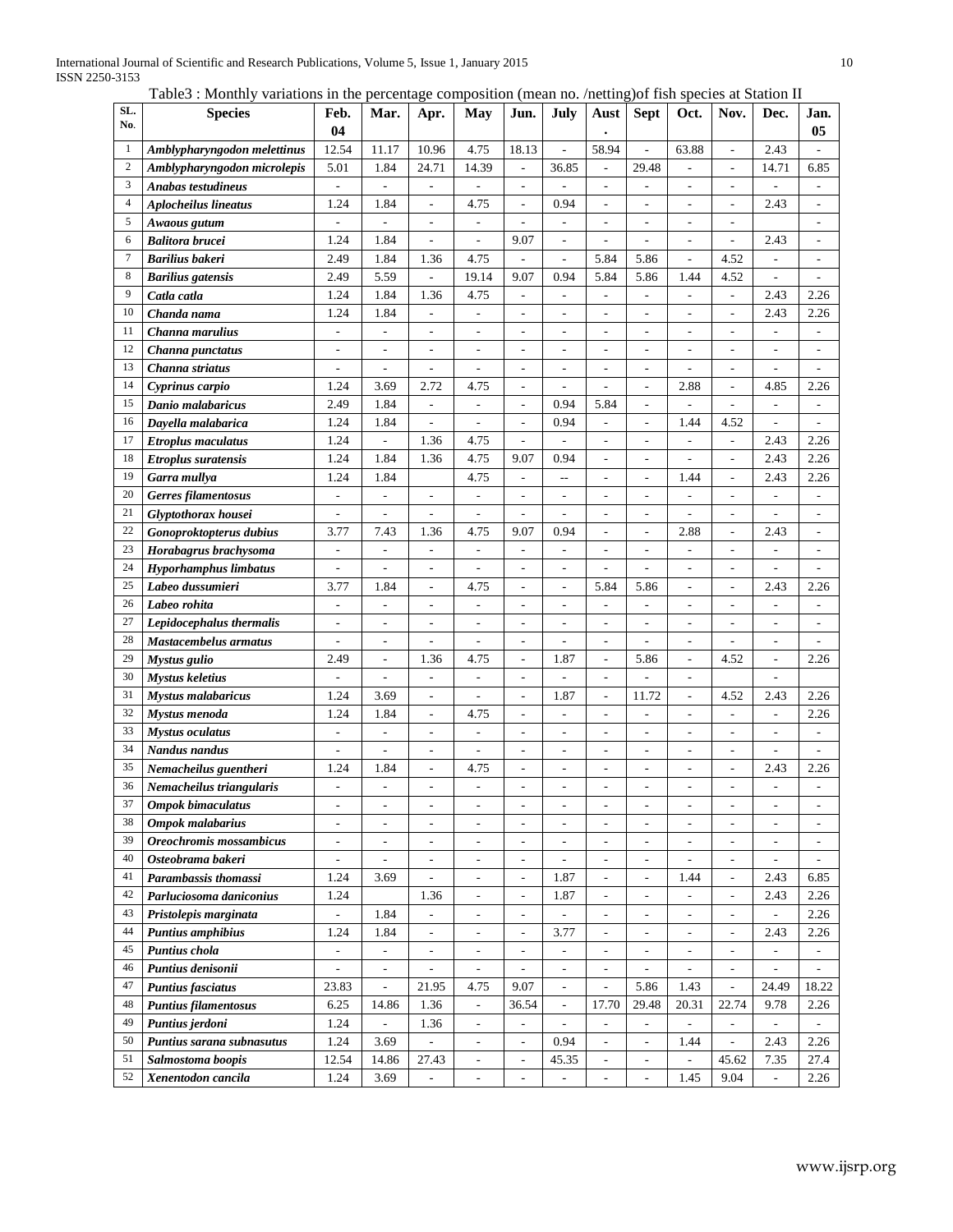Table 4: Monthly variations in the percentage composition (mean no. /netting)of fish species at Station III

| SL.<br>No.     | <b>Species</b>               | Feb.                         | Mar.                         | Apr.                     | May                          | Jun.                     | July                     | Aust.                    | <b>Sept</b>              | Oct.                         | Nov.                     | Dec.                         | Jan.                         |
|----------------|------------------------------|------------------------------|------------------------------|--------------------------|------------------------------|--------------------------|--------------------------|--------------------------|--------------------------|------------------------------|--------------------------|------------------------------|------------------------------|
|                |                              | 04                           |                              |                          |                              |                          |                          |                          |                          |                              |                          |                              | 05                           |
| $\mathbf{1}$   | Amblypharyngodon melettinus  | 5.07                         | 2.69                         | 0.68                     | 7.00                         | 21.12                    | 17.58                    | $\overline{\phantom{a}}$ | $\frac{1}{2}$            | 2.69                         | 9.63                     | $\overline{\phantom{a}}$     | 1.21                         |
| $\overline{c}$ | Amblypharyngodon microlepis  | 12.70                        | 10.84                        | 16.57                    | $\overline{\phantom{a}}$     | 1.74                     | $\overline{\phantom{a}}$ | $\overline{\phantom{a}}$ | $\overline{\phantom{a}}$ | 27.14                        | 9.63                     | 20.40                        | 1.21                         |
| $\mathfrak{Z}$ | <b>Anabas testudineus</b>    | $\overline{\phantom{a}}$     | $\overline{\phantom{a}}$     | ۰                        | $\overline{\phantom{a}}$     | $\overline{\phantom{a}}$ | $\overline{\phantom{a}}$ | $\overline{\phantom{a}}$ | $\overline{\phantom{a}}$ | $\qquad \qquad \blacksquare$ | $\overline{\phantom{a}}$ | $\qquad \qquad \blacksquare$ | $\qquad \qquad \blacksquare$ |
| $\overline{4}$ | <b>Aplocheilus lineatus</b>  | $\qquad \qquad \blacksquare$ | $\qquad \qquad \blacksquare$ | $\overline{\phantom{m}}$ | $\overline{a}$               | $\overline{a}$           | $\overline{\phantom{a}}$ | $\frac{1}{2}$            | $\overline{\phantom{a}}$ | $\overline{a}$               |                          |                              | $\overline{a}$               |
| 5              | Awaous gutum                 | ÷,                           | ÷,                           | L,                       | $\overline{\phantom{a}}$     | L,                       |                          | ÷,                       | $\sim$                   | ÷,                           | L,                       | ÷,                           | L,                           |
| 6              | <b>Balitora brucei</b>       | $\overline{\phantom{a}}$     | L,                           | L,                       | ÷,                           | L,                       |                          | ÷,                       | $\overline{\phantom{a}}$ | L,                           | L,                       |                              |                              |
| $\tau$         | <b>Barilius bakeri</b>       | 1.26                         | 1.35                         |                          | 2.31                         | 3.49                     | 4.06                     | L,                       |                          | $\overline{a}$               | -                        | 5.10                         | 1.21                         |
| $\bf 8$        | <b>Barilius</b> gatensis     | 1.26                         | $\overline{a}$               | L,                       | 2.31                         | 1.74                     | 1.34                     | 7.66                     | 3.69                     | $\overline{a}$               | ÷,                       | $\overline{\phantom{a}}$     | 1.21                         |
| 9              | Catla catla                  | 1.26                         | $\overline{\phantom{a}}$     | 0.68                     | ÷,                           | $\overline{\phantom{a}}$ | $\overline{\phantom{a}}$ | ÷,                       | $\overline{\phantom{a}}$ | $\overline{a}$               | L,                       | $\overline{a}$               | 1.21                         |
| 10             | Chanda nama                  | 1.26                         | 2.69                         | 2.07                     | 2.31                         | L,                       | L,                       | L,                       | $\overline{\phantom{a}}$ | 2.69                         | 1.20                     | 1.68                         | 1.21                         |
| 11             | Channa marulius              | 1.26                         | $\overline{\phantom{a}}$     | 0.68                     | 7.00                         | ÷,                       | $\overline{a}$           | $\overline{a}$           | $\overline{a}$           | $\overline{\phantom{a}}$     | $\overline{\phantom{0}}$ | 3.37                         |                              |
| 12             | Channa punctatus             | 2.52                         |                              | $\overline{\phantom{a}}$ | $\overline{\phantom{a}}$     | 1.74                     | $\overline{\phantom{a}}$ | $\overline{\phantom{a}}$ | 3.69                     | $\overline{a}$               | $\overline{a}$           | 1.68                         | 1.21                         |
| 13             | Channa striatus              | $\overline{\phantom{a}}$     | 2.69                         | L,                       | $\overline{a}$               | $\overline{a}$           | $\overline{\phantom{a}}$ | $\overline{\phantom{a}}$ | 3.69                     | $\overline{\phantom{a}}$     | ۰                        | 1.68                         |                              |
| 14             | Cyprinus carpio              | 1.26                         | 2.69                         | $\frac{1}{2}$            | $\overline{\phantom{a}}$     | $\overline{\phantom{a}}$ | $\overline{a}$           | $\frac{1}{2}$            | $\overline{\phantom{a}}$ | ÷,                           | L,                       | $\overline{\phantom{a}}$     | $\overline{a}$               |
| 15             | Danio malabaricus            | 1.26                         | ÷,                           | $\overline{a}$           | $\overline{\phantom{a}}$     | $\overline{\phantom{a}}$ | $\overline{\phantom{a}}$ | $\overline{a}$           | $\overline{a}$           | L,                           | L,                       | $\sim$                       | 1.21                         |
| 16             | Dayella malabarica           | ÷,                           | $\overline{\phantom{a}}$     | 0.68                     | $\overline{\phantom{a}}$     | $\overline{\phantom{a}}$ | 1.34                     | $\overline{\phantom{a}}$ | $\sim$                   | L,                           | L,                       | $\sim$                       | $\overline{a}$               |
| 17             | <b>Etroplus maculatus</b>    | 20.32                        | 8.15                         | 28.29                    | 2.31                         | 1.74                     | $\overline{a}$           | $\overline{\phantom{a}}$ | $\sim$                   | 5.38                         | 1.20                     | $\sim$                       | 2.42                         |
| 18             | <b>Etroplus suratensis</b>   | 1.26                         | 2.69                         | 2.07                     | 2.31                         | ÷,                       | $\overline{\phantom{a}}$ | $\overline{\phantom{a}}$ | 3.69                     | 2.69                         | 1.20                     | 1.68                         | 1.21                         |
| 19             | Garra mullya                 | 1.26                         | 2.69                         | $\overline{\phantom{a}}$ | $\overline{a}$               | $\overline{\phantom{a}}$ | $\overline{\phantom{a}}$ | $\overline{\phantom{a}}$ | $\overline{\phantom{a}}$ | L,                           | ÷,                       | 1.68                         | 1.21                         |
| 20             | Gerres filamentosus          | $\overline{\phantom{a}}$     | $\overline{\phantom{a}}$     | $\blacksquare$           | $\overline{\phantom{a}}$     | $\overline{\phantom{a}}$ | $\overline{\phantom{a}}$ | $\overline{\phantom{a}}$ | $\overline{\phantom{a}}$ | $\overline{\phantom{a}}$     | $\overline{\phantom{a}}$ | $\overline{\phantom{a}}$     | $\overline{\phantom{a}}$     |
| 21             | Glyptothorax housei          | $\overline{\phantom{a}}$     | $\overline{\phantom{a}}$     | $\frac{1}{2}$            | $\overline{\phantom{a}}$     | $\overline{\phantom{a}}$ | $\overline{\phantom{a}}$ | $\overline{\phantom{a}}$ | $\overline{\phantom{a}}$ | $\overline{\phantom{a}}$     | $\overline{a}$           | $\overline{\phantom{a}}$     | $\qquad \qquad \blacksquare$ |
| 22             | Gonoproktopterus dubius      | 1.26                         | 1.35                         | 0.68                     | $\overline{\phantom{a}}$     | 3.49                     | 4.03                     | 7.66                     | 3.69                     | $\overline{a}$               | $\overline{a}$           | $\overline{\phantom{a}}$     | $\qquad \qquad \blacksquare$ |
| 23             | Horabagrus brachysoma        | $\overline{\phantom{a}}$     | $\overline{\phantom{a}}$     | $\overline{\phantom{a}}$ | $\qquad \qquad \blacksquare$ | $\overline{\phantom{m}}$ | $\overline{\phantom{a}}$ | -                        | $\overline{\phantom{a}}$ | ۰                            | ۰                        | $\qquad \qquad \blacksquare$ | $\qquad \qquad \blacksquare$ |
| 24             | <b>Hyporhamphus limbatus</b> | 2.52                         | 1.35                         | $\overline{a}$           | 7.00                         | Ĭ.                       |                          | $\overline{a}$           | $\overline{a}$           | ÷,                           | L,                       | 1.68                         | 1.21                         |
| 25             | Labeo dussumieri             | 1.25                         | 1.35                         | $\overline{a}$           | 2.31                         |                          |                          | 7.66                     | 3.69                     | 2.69                         | 7.24                     | 1.68                         |                              |
| 26             | Labeo rohita                 | 2.52                         | 4.08                         | 0.68                     | ÷,                           |                          |                          | L,                       | $\overline{\phantom{a}}$ | 2.69                         |                          | ÷,                           | 1.21                         |
| 27             | Lepidocephalus thermalis     | $\overline{\phantom{a}}$     | ÷,                           | $\overline{a}$           | $\overline{a}$               | L,                       |                          | L,                       | $\overline{a}$           | ÷,                           | $\overline{a}$           | $\overline{a}$               |                              |
| 28             | Mastacembelus armatus        | $\overline{\phantom{0}}$     | ÷,                           | $\overline{a}$           | $\overline{a}$               | ÷,                       | ÷,                       | ÷,                       | $\overline{a}$           | $\overline{a}$               | ÷,                       | $\overline{a}$               | $\overline{a}$               |
| 29             | Mystus gulio                 | $\overline{\phantom{a}}$     | $\overline{\phantom{a}}$     | 0.68                     | $\overline{\phantom{a}}$     | $\overline{a}$           | $\overline{\phantom{a}}$ | ÷,                       | L,                       | $\overline{a}$               | ÷,                       | $\overline{a}$               | $\overline{a}$               |
| 30             | <b>Mystus keletius</b>       | 1.26                         |                              | $\overline{a}$           | ÷,                           | $\overline{a}$           | 1.34                     | $\overline{\phantom{a}}$ | $\overline{a}$           | $\overline{a}$               | ÷,                       | $\overline{\phantom{a}}$     | $\overline{a}$               |
| 31             | <b>Mystus malabaricus</b>    | $\overline{\phantom{a}}$     | 1.34                         | $\overline{a}$           | 2.31                         | $\overline{a}$           | L,                       | $\overline{\phantom{a}}$ | 7.38                     | $\overline{a}$               | L,                       | $\sim$                       | $\sim$                       |
| 32             | Mystus menoda                | $\overline{\phantom{a}}$     |                              | $\overline{a}$           | $\overline{\phantom{a}}$     |                          |                          | ÷,                       | $\overline{a}$           | $\overline{\phantom{a}}$     | ÷,                       |                              | $\overline{a}$               |
| 33             | <b>Mystus oculatus</b>       | $\overline{\phantom{a}}$     | 1.34                         | L,                       | $\overline{\phantom{a}}$     | 3.49                     | 4.06                     | $\overline{\phantom{a}}$ | $\overline{\phantom{a}}$ | $\overline{a}$               | $\overline{a}$           | 5.09                         | $\overline{a}$               |
| 34             | Nandus nandus                | 3.81                         | 2.69                         | $\overline{a}$           | $\overline{\phantom{a}}$     | 1.74                     |                          | $\overline{a}$           | L,                       |                              |                          |                              | $\overline{a}$               |
| 35             | Nemacheilus guentheri        | 1.26                         | 1.34                         | $\overline{a}$           | $\overline{\phantom{a}}$     |                          | $\overline{\phantom{a}}$ | L,                       | $\overline{a}$           | 2.69                         | 1.20                     | 1.68                         | $\overline{a}$               |
| 36             | Nemacheilus triangularis     | $\overline{\phantom{a}}$     |                              | $\overline{a}$           | L,                           | L,                       | $\overline{\phantom{a}}$ | L.                       |                          |                              |                          |                              | $\overline{a}$               |
| 37             | <b>Ompok bimaculatus</b>     | $\overline{\phantom{a}}$     | 1.35                         | $\frac{1}{2}$            | L,                           | $\overline{\phantom{a}}$ |                          | $\overline{\phantom{a}}$ | $\overline{\phantom{a}}$ | 2.69                         | $\overline{\phantom{0}}$ | 1.68                         |                              |
| 38             | Ompok malabarius             | $\overline{\phantom{a}}$     | 1.35                         | $\frac{1}{2}$            | 2.31                         | $\overline{\phantom{a}}$ | $\overline{\phantom{a}}$ | $\overline{\phantom{a}}$ | 7.38                     | $\overline{\phantom{a}}$     | $\overline{\phantom{a}}$ | $\overline{\phantom{a}}$     | 1.21                         |
| 39             | Oreochromis mossambicus      | $\overline{\phantom{a}}$     | $\overline{\phantom{a}}$     | $\overline{\phantom{a}}$ | $\Box$                       | $\overline{\phantom{a}}$ | $\overline{\phantom{a}}$ | $\overline{\phantom{a}}$ | $\overline{\phantom{a}}$ | $\blacksquare$               | $\overline{\phantom{a}}$ | $\overline{\phantom{a}}$     | $\overline{\phantom{a}}$     |
| 40             | Osteobrama bakeri            | $\overline{\phantom{a}}$     | $\overline{\phantom{a}}$     | $\overline{\phantom{a}}$ | $\blacksquare$               | $\overline{\phantom{a}}$ | $\overline{\phantom{a}}$ | $\overline{\phantom{a}}$ | $\overline{\phantom{a}}$ | 2.69                         | 1.19                     | $\overline{\phantom{a}}$     | $\overline{\phantom{a}}$     |
| 41             | Parambassis thomassi         | 1.26                         | $\overline{\phantom{a}}$     | 15.87                    | 18.63                        | 12.3                     | 33.82                    | 7.66                     | 3.69                     | 2.69                         | 7.24                     | 1.68                         | $\overline{\phantom{a}}$     |
| 42             | Parluciosoma daniconius      | 3.81                         | 2.69                         | 3.44                     | 2.31                         | 7.02                     | 6.74                     | 7.66                     | 3.69                     | 8.15                         | 1.19                     | 1.68                         | 1.21                         |
| 43             | Pristolepis marginata        | 1.26                         | 2.69                         | $\overline{\phantom{a}}$ | $\overline{\phantom{a}}$     | $\overline{\phantom{a}}$ | $\blacksquare$           | $\overline{\phantom{a}}$ | $\overline{\phantom{a}}$ | $\overline{\phantom{a}}$     | $\equiv$                 | $\overline{\phantom{a}}$     | 1.21                         |
| 44             | <b>Puntius amphibius</b>     | 16.51                        | 1.35                         | 13.79                    | 4.62                         | 5.28                     | 13.52                    | 46.40                    | 29.75                    | 8.15                         | 19.3                     | 16.98                        | 42.79                        |
| 45             | Puntius chola                | 2.52                         | 9.50                         | 8.30                     | 11.62                        | 17.58                    | 1.34                     | 7.66                     | 7.38                     | 5.38                         | 28.56                    |                              | 20.77                        |
| 46             | Puntius denisonii            | 1.26                         | 2.69                         | 2.07                     | $\qquad \qquad \blacksquare$ | 1.74                     | 1.34                     | $\overline{\phantom{a}}$ | 3.69                     | 2.69                         | 1.20                     | $\blacksquare$               | $\overline{\phantom{a}}$     |
| 47             | <b>Puntius fasciatus</b>     | 1.26                         | 1.35                         | 2.07                     | $\overline{a}$               | $\overline{\phantom{a}}$ | $\overline{\phantom{a}}$ | $\overline{\phantom{a}}$ | 3.69                     | 2.69                         | 1.20                     | $\overline{\phantom{a}}$     |                              |
| 48             | <b>Puntius filamentosus</b>  | 1.26                         | 23.06                        | 0.68                     | 23.52                        | 14.04                    | 8.12                     | 7.66                     | 11.19                    | 8.15                         | 8.44                     | 28.86                        | 13.43                        |
| 49             | Puntius jerdoni              | $\overline{\phantom{a}}$     | $\overline{\phantom{a}}$     | $\overline{\phantom{a}}$ | $\overline{\phantom{a}}$     | $\overline{\phantom{a}}$ | $\overline{\phantom{a}}$ | $\overline{\phantom{a}}$ | $\overline{\phantom{a}}$ | $\overline{\phantom{a}}$     | $\overline{\phantom{a}}$ | $\overline{\phantom{a}}$     |                              |
| 50             | Puntius sarana subnasutus    | $\overline{\phantom{a}}$     |                              | $\overline{\phantom{a}}$ | $\overline{\phantom{a}}$     | $\overline{\phantom{a}}$ | $\overline{\phantom{a}}$ | $\overline{\phantom{a}}$ | $\overline{\phantom{a}}$ | $\overline{\phantom{a}}$     | $\overline{a}$           | ٠                            |                              |
| 51             | Salmostoma boopis            | 3.81                         | 1.35                         | $\frac{1}{2}$            | $\overline{\phantom{a}}$     | $\overline{\phantom{a}}$ | $\overline{\phantom{a}}$ | $\overline{\phantom{a}}$ | $\overline{\phantom{a}}$ | 5.38                         | 1.20                     | 1.68                         | 1.21                         |
| 52             | Xenentodon cancila           | 1.26                         | 1.35                         | $\overline{\phantom{a}}$ | $\overline{\phantom{a}}$     | 1.74                     | 1.34                     | $\overline{\phantom{a}}$ | $\overline{\phantom{a}}$ | 5.38                         | 1.20                     | 1.68                         | 1.21                         |